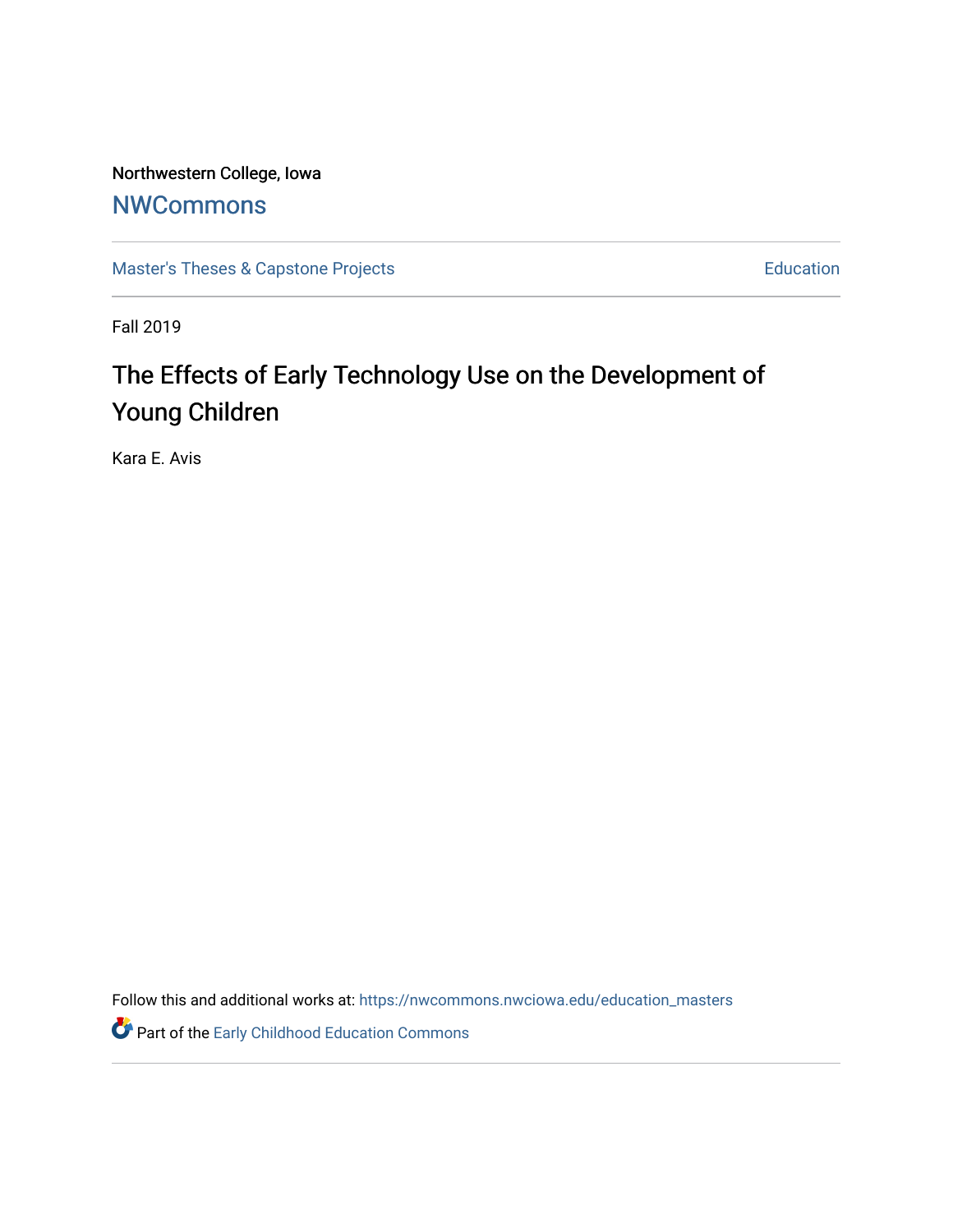The Effects of Early Technology Use on the Development of Young Children

Kara E. Avis

Northwestern College

A Literature Review Presented

In Partial Fulfillment of the Requirements

For the Degree of Master of Education

December 2019

Dr. Syed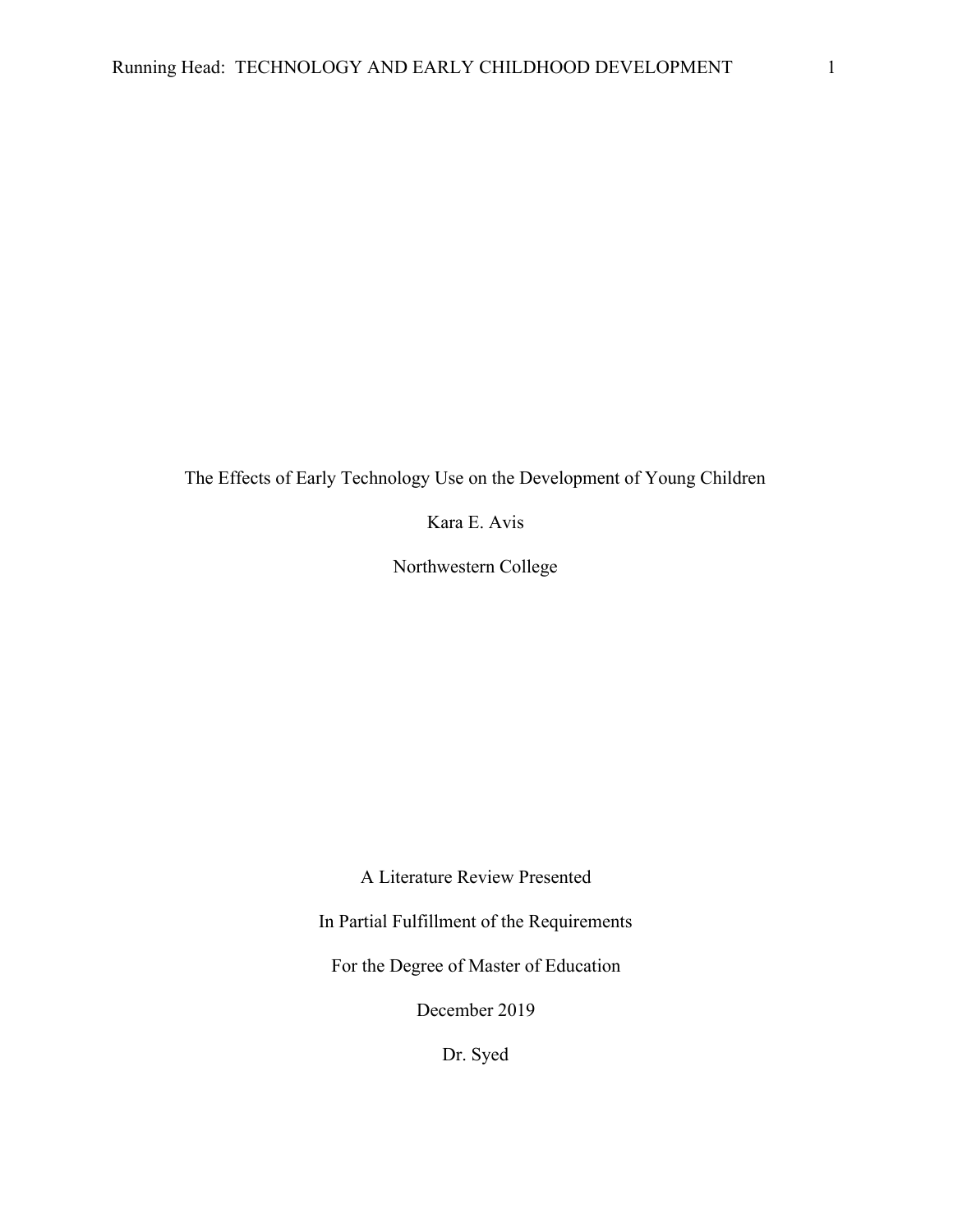### Table of Contents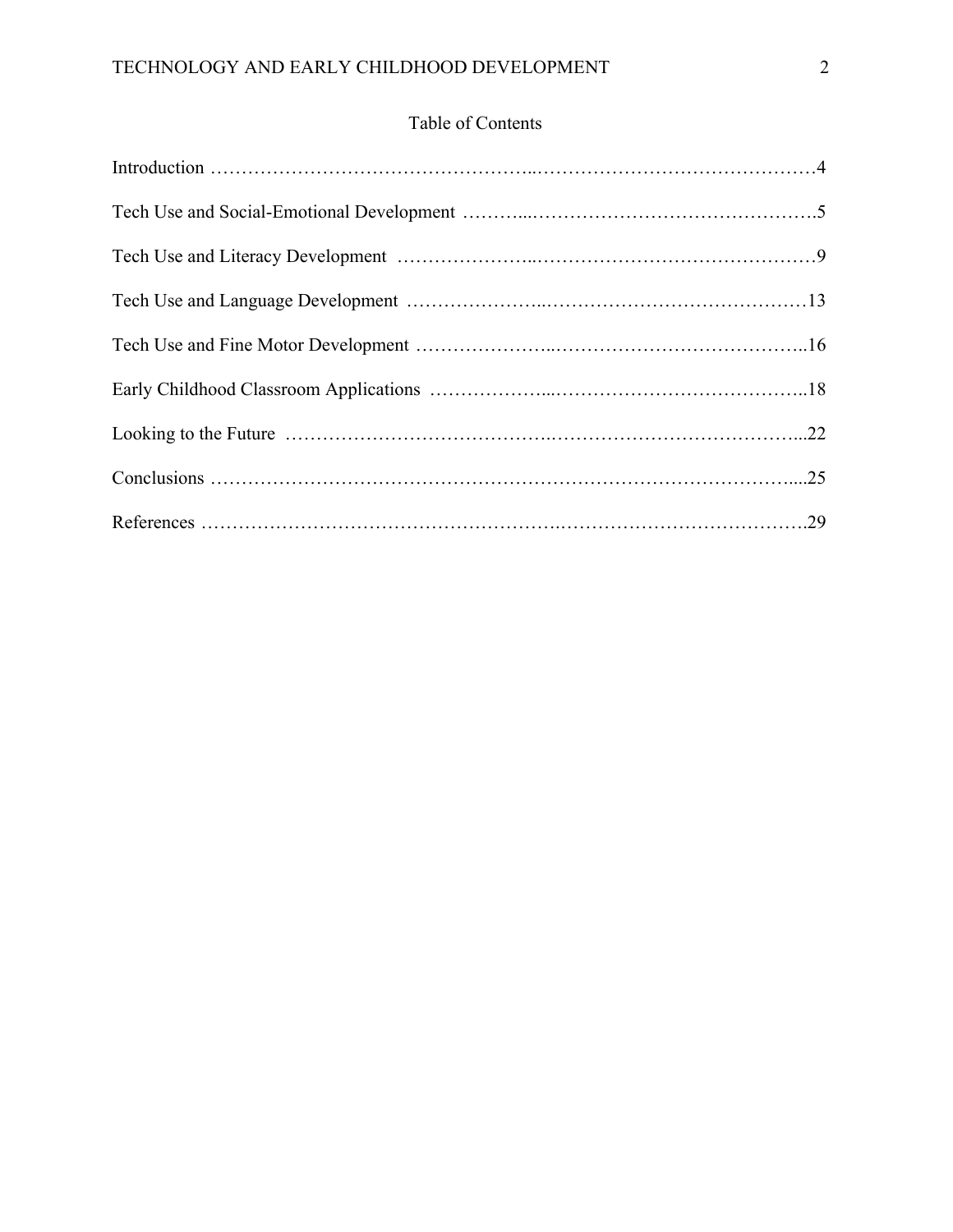#### Abstract

With technology becoming a prevalent part of daily life, early childhood experts, teachers, and parents have concerns as to what is appropriate for young children to do and use. Research shows both benefits and potential risks associated with technology use. Benefits can include enhanced creativity and collaboration with peers and adults, literacy achievement gains, language and vocabulary development, and opportunities for independence. These benefits generally occur in purposeful situations with developmentally appropriate educational content alongside adult guidance and scaffolding. Risks include health factors, cognitive and behavioral challenges, displacement of traditional developmental activities, and fewer personal interactions. These risks are more prevalent when technology is used in passive manner, with violent or aggressive content, or with developmentally inappropriate requirements. Teachers and parents have a vast amount of research to educate themselves on best practices in the classroom and at home from experts in the medical and early childhood fields. However, in the grand scheme, technology is a fairly new topic to be researched and more time is needed to understand the long term effects.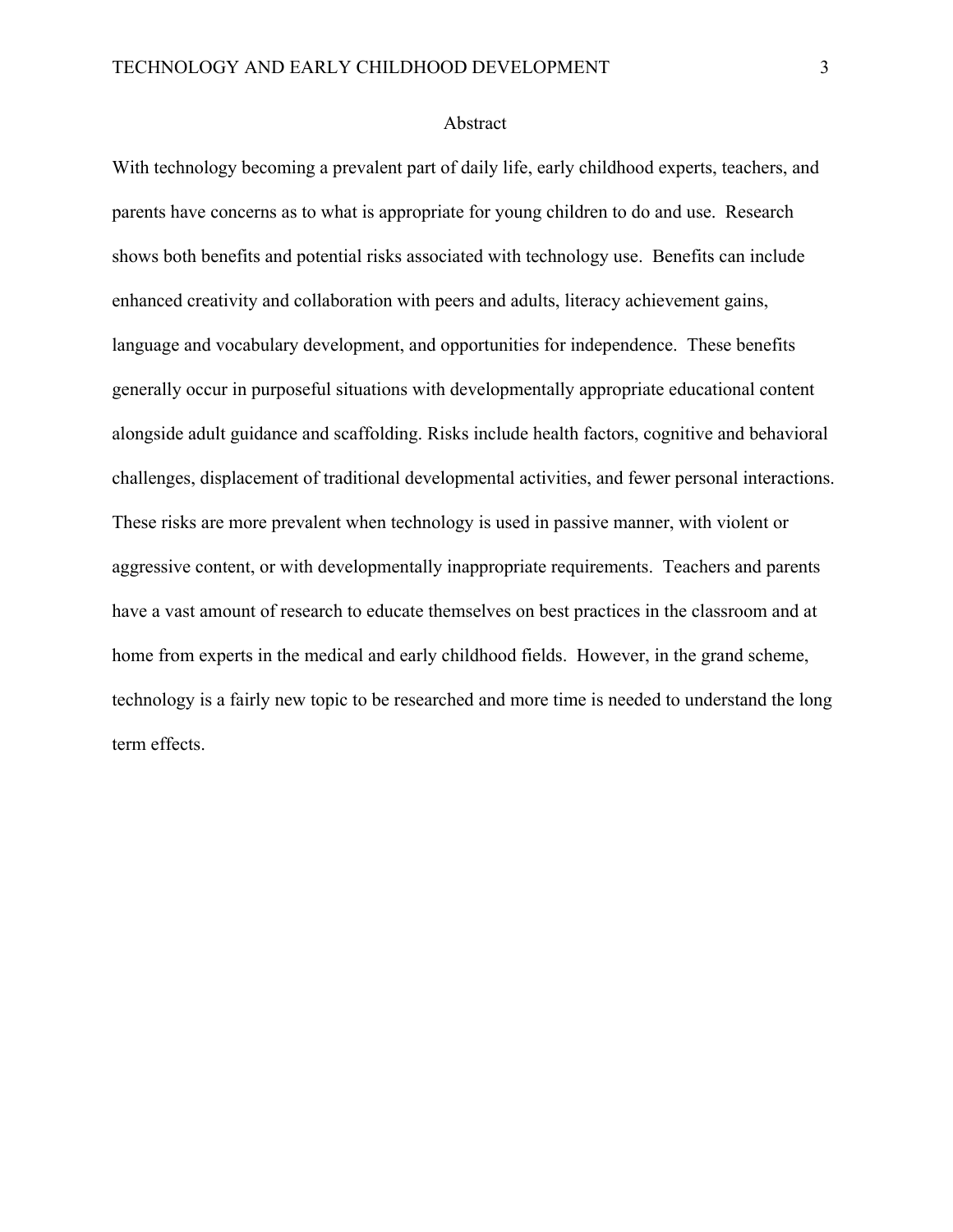The Effects of Early Technology Use on the Development of Young Children

Technology is ever increasing in the world around us. Adults, and in recent years, children alike have constant access to media, and often carry technology devices with them everywhere (Parikh, 2012). As a result, children being born into current society do not know a world without technology (Laidlaw, O'Mara, & Wong, 2019; Fantozzi, Johnson, & Scherfen 2018). In a short time, access to mobile devices has dramatically increased, and traditional TV watching, though still prevalent, has declined (Teichert, 2017). This means young children most likely have access to several screens and devices at any time (Fantozzi et al., 2018). Parents report using technology devices for learning opportunities, entertainment, and documenting life (Teichert, 2017). Technology is also being used more frequently in the education setting (McManis & Gunnewig, 2012). Great debates have emerged amongst parents, educators, and other early childhood professionals to know what is appropriate for young children to be exposed to and the possible influences of technology on their developing bodies and minds.

Research has been done in many areas of technology use, including when young children (age 8 and under) are using devices (Teichert, 2017). The most common interactive devices for this age group are mobile devices and those with touchscreens (Elkind, 2016). Touchscreens do not require a high level of fine motor skills or an understanding of the button symbols; therefore, these devices are the most developmentally appropriate in terms of physical use (Geist, 2014). The mobility of the devices allow for lightweight carrying and adjusting compared to desktop computers, as well as alternative sitting or laying rather than being at a traditional upright desk (Neumann & Neumann, 2014). Questions surface when looking into the impact and effects technology use can have on the overall development of the child. In this paper, several areas of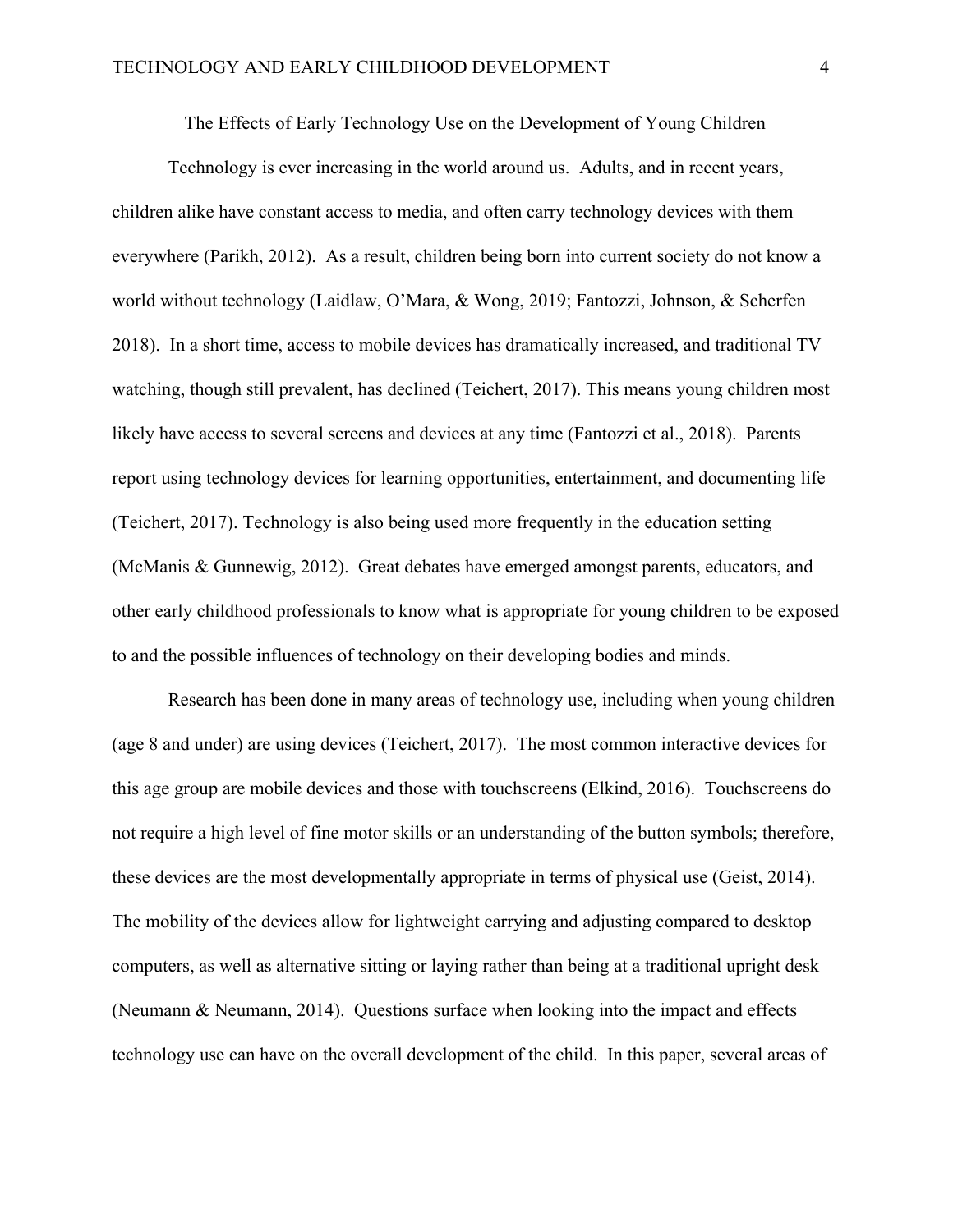early childhood development including social-emotional, literacy, language, and fine motor will be reviewed. The overall potential benefits and risks associated with early childhood technology use will be outlined for each developmental area. Suggestions and guidelines will be given for optimal early childhood technology use both at home and in the classroom, backed by the American Academy of Pediatrics, the National Association for the Education of Young Children, and the Fred Rogers Center.

#### **Tech Use and Social-Emotional Development**

The late Fred Rogers can be referenced in his support of building relationships with children to enhance their learning. He was a pioneer of connecting early childhood development and media (Parikh, 2012). Technology can be used in ways that enhance the connections and relationships between children and also with adults (Parikh, 2012). While working with the National Association for the Education of Young Children (NAEYC), the Fred Rogers Center for Early Learning and Children's Media found several different types of relationships that a child must learn to navigate: a relationship with themselves, relationships with others, and a relationship with the larger community and world (McManis & Gunnewig, 2012). When thinking of themselves, children may use technology to express themselves, while gaining confidence. To build on relationships with others, technology can be used to connect and communicate. It can be used to share ideas or collaborate on a project. For growing a relationship with the world, children can enhance their understanding of the natural world, or take on different perspectives of others' lives (McManis & Gunnewig, 2012). In all this, Fred Rogers still gives warning that there must be a balance with human interaction as a child develops socially and emotionally. There must be adult support and responsiveness (Parikh,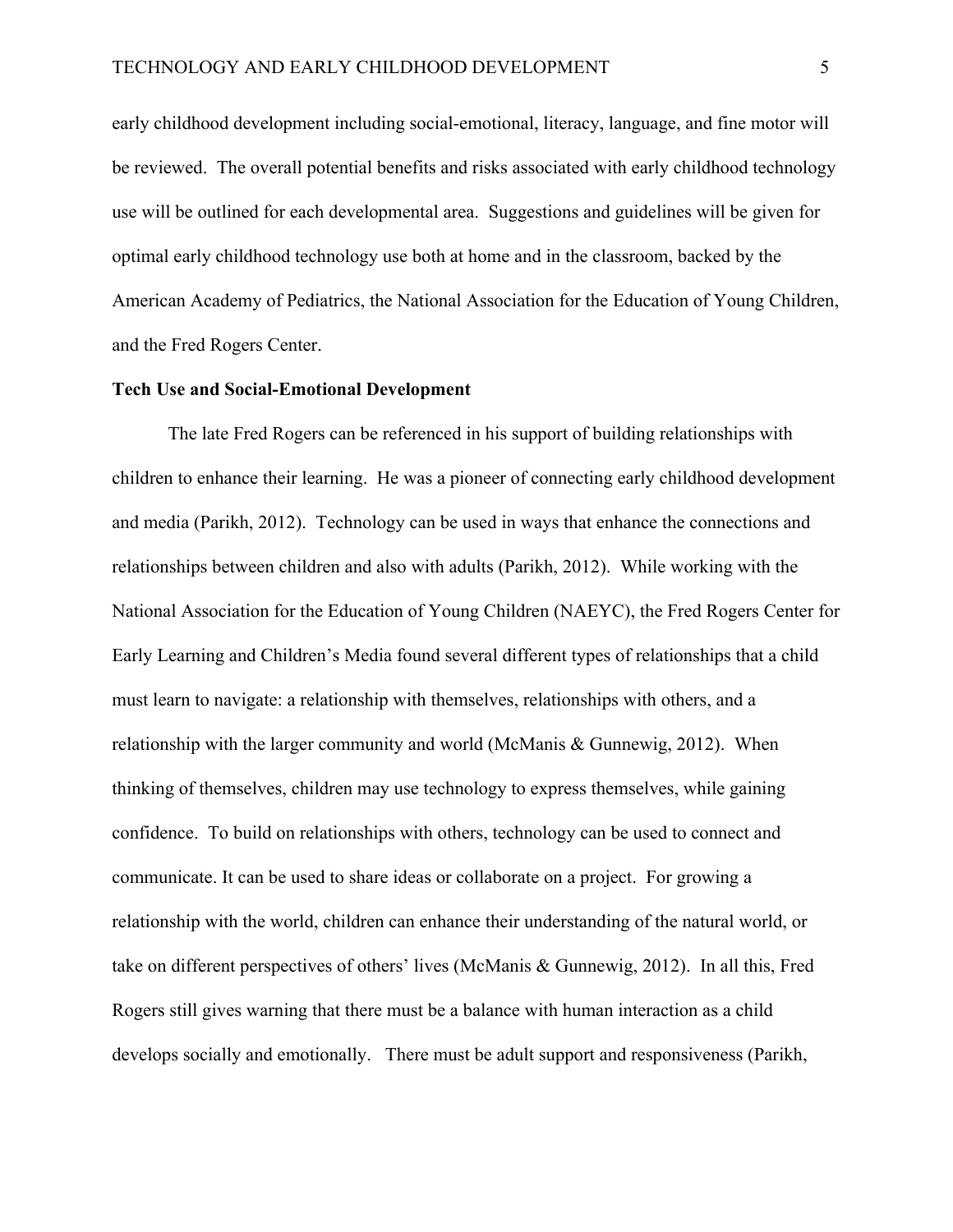2012; Geist, 2014) so technology does not replace human interaction, but rather enhances it (Allvin, 2014).

The American Academy of Pediatrics and other researchers heed caution with early technology use and social-emotional health, having found links between viewing violence on TV or in video games and aggressive behavior- though some would argue it is usually only a short-term effect for young children (Mitrofan, Paul, & Spencer, 2008). In an overview of studies that focused on children with identified behavioral and/or emotional difficulties, some found that children viewing aggressive situations were more likely to inflict harm on others or imitate characters compared to peers without difficulties (Mitrofan et al., 2008). The same studies also showed that children with behavioral and/or emotional difficulties an average watched more hours of TV and played more minutes per day of video games than peers and were more likely to regularly view violence in both TV programs and video games (Mitrofan et al., 2008). The children themselves and their families who watched the violent, thriller, or horror content reported insomnia, restlessness, and headaches (Mitrofan et al., 2008).

A social experience with technology use is the biggest part of making tech time effective for young children (Lerner, 2015; Donohue & Schomberg, 2017). Adults that take an active part in interacting with the media and the child provide richer experiences and more in depth learning opportunities (Lerner, 2015). In fact, Lerner (2015) says that toddlers are 22 times more likely to transfer skills they learn from technology into everyday life if an adult is interacting with them compared to no socially interactive experience. Donohue and Schomberg (2017) compiled general consensus statements from research, reviews, guidelines, and recommendations over a 5 year period. It is said that what matters most in technology use is that it can enhance and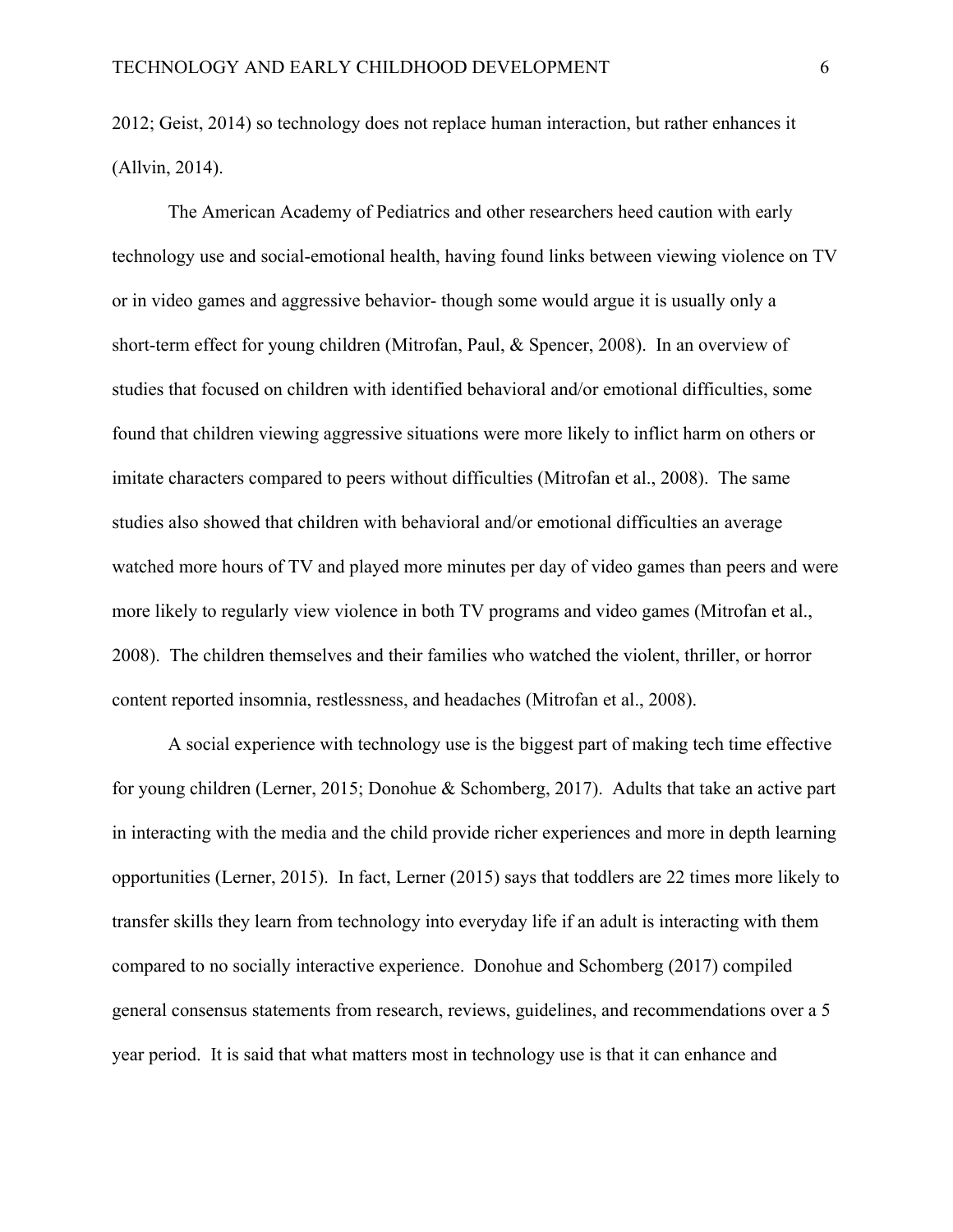strengthen relationships, encourage parent interaction, support a child's mindfulness, creativity, and initiative, and not take away from imaginative or outdoor play (Donohue & Schomberg, 2017).

As part of the 2012 National Survey of Children's Health, nearly 20,000 interviews were conducted in relation to toddler and preschool age kids' screen use and their overall wellbeing (Przybylski & Weinstein, 2019). Questions were asked to determine if there were any connections between children with more than the recommended amount of daily screen time (taken from the American Academy of Pediatrics) and possible impacts on their curiosity, resilience, attachment, and positive affect ("wellbeing") (Przybylski & Weinstein, 2019). The result was no connection to any effects on wellbeing, even with extensive screen time usethough they did note that their definition of wellbeing was not the same as what literature refers to when discussing the effects of technology on executive functioning and physical health (Przybylski & Weinstein, 2019).

Unfortunately, some children have a harder time with social interactions and a technology device can become a safe spot with limited social interactions (Lerner, 2015). These children may feel in control when using their device and become dependent on them. Medical and psychological research has been done about the potential for adolescent addiction to the internet and video games, and the resulting social and behavioral consequences (Yau, Crowley, Mayes, & Potenza, 2012). Addiction is considered a substance abuse disorder, and addiction to technology can be further identified as an impulse control disorder (Yau et al., 2012). Many similar traits can be found between those with general substance abuse disorders and those with internet or video game addiction (Yau et al., 2012).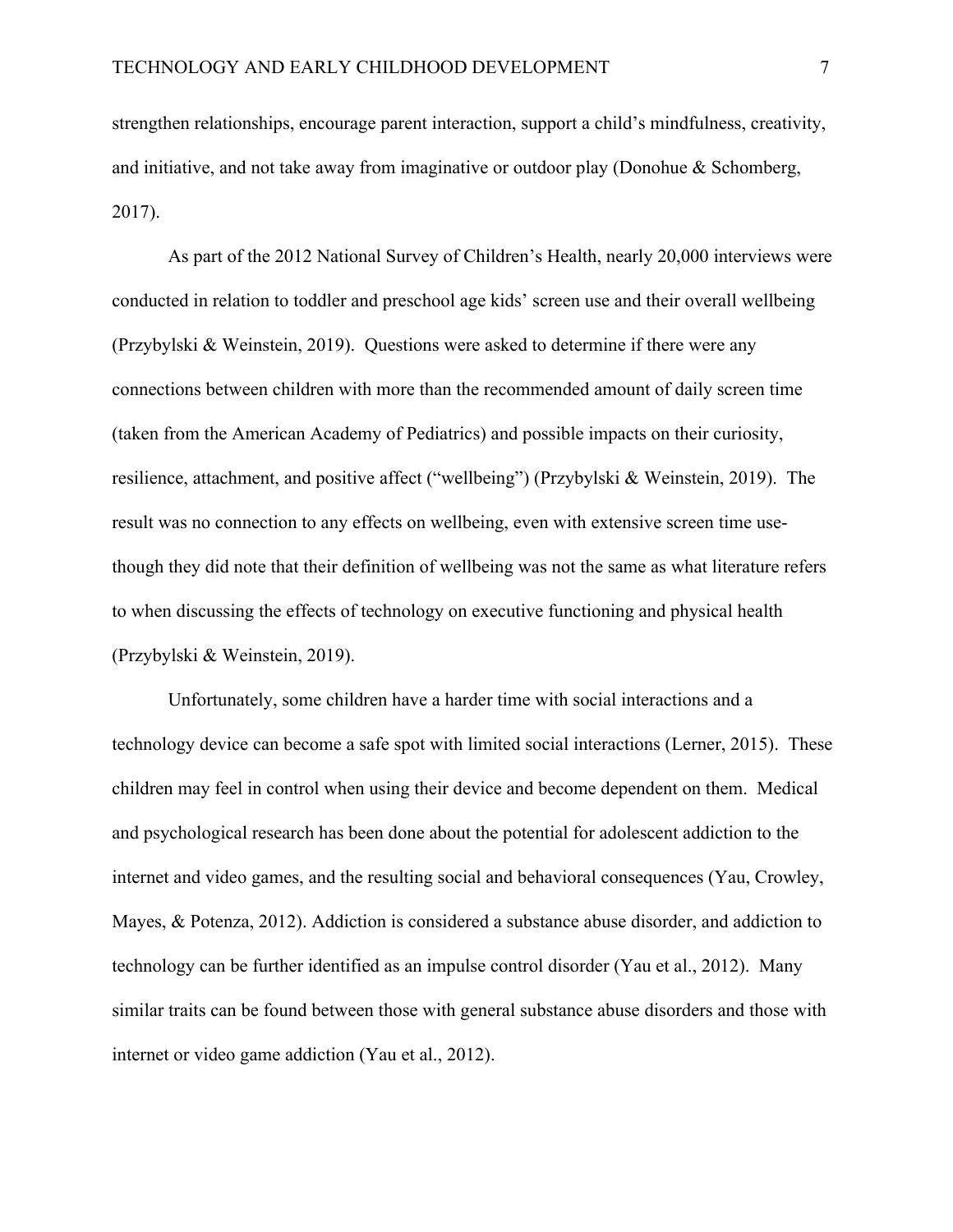When a person is engaged with a gaming tablet or device, the brain responds with dopamine- a neurotransmitter associated with pleasure and reward (Yau et al., 2012). The child then expects immediate responses and instant gratification in real life, and can become upset when this does not happen (Lerner, 2015). Pivotal years of brain development happens from birth to age 3 when the brain learns and develops based on outside stimuli (Trawick-Smith, 2018). Overstimulation, such as excessive exposure to digital screens, hinders the development of the brain (Trawick-Smith, 2018). Specifically the frontal lobe is more prone to being affected, which is responsible for social skills and feelings of empathy (Trawick-Smith, 2018). This underdeveloped frontal lobe can cause issues later on with impulsivity, hyperactivity, and emotional regulation (Trawick-Smith, 2018). Overexposure can also lead to greater chances for attention deficit hyperactivity disorder (ADHD), mood disorders, anxiety, and/or personality disorder (Yau et al., 2012).

The term "technoference" is used to describe the interruptions from an electronic device in time spent with others and personal interactions (McDaniel & Radesky, 2018, p. 100). It was formerly referred to as *absent presence*, or in other words a person is physically present but they are not mindfully engaged in the situation or interaction (McDaniel & Radesky, 2018). Everyday activities such as meal time or play-time can experience technoference, and therefore have an effect on the relationships between parent and child, including fewer interactions, lowered responsiveness, and increased frustration or hostility (McDaniel & Radesky, 2018).

 McDaniel and Radesky (2018) conducted a study on the amount of daily technoference that occurs on average in a select set of families and the child's resulting behavior. Parents reported their perceived amount of technoference in a day and also the reactions of their child.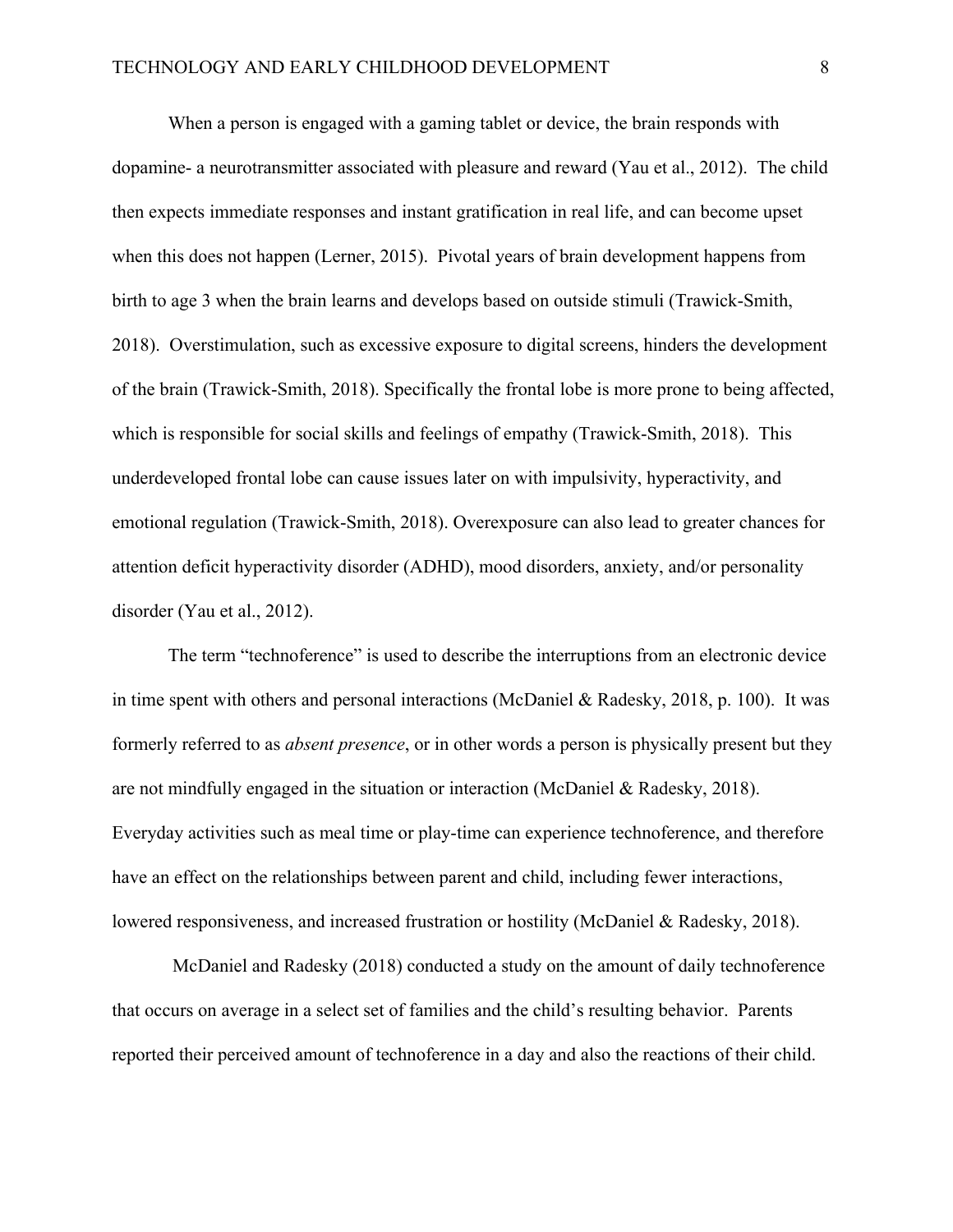As a result, it was found that technoference involving the mother was likely to result in internalized and externalized behaviors from the child (McDaniel & Radesky, 2018). Internalized behaviors included whining, sulking, and sensitive feelings, while externalized behaviors included restlessness, hyperactivity, and tantrums (McDaniel & Radesky, 2018). In contrast, technoference involving the father did not result in any reported behaviors from the child. This could be because of the amount of time the mothers spent with the child compared to the fathers (roughly twice as much), but in all it gave warning to emotional and behavioral trends in young children caused not by their own technology use, but by the use of those taking care of them.

Finally, the American Academy of Pediatrics (2016) cautions the use of technology as a means of soothing or a way of calming down a child. There are extreme cases when a child needs to be distracted (e.g. medical procedures), but most daily disappointments and frustrations do not require a tech device. Children need to learn appropriate ways to regulate emotions on their own without relying on technology to help (American Academy of Pediatrics, 2016). Infants and toddlers can begin to learn this at their young age when parents are in control of what media, screens, and activities they are exposed to (Duch, Fisher, Insari, & Harrington, 2013).

#### **Tech Use and Literacy Development**

If a search was done for kid's apps that support literacy, a vast number would appear. However, according to the American Academy of Pediatrics (2016), the only apps that have truly been researched enough to prove they provide adequate literacy impacts are those from Sesame Workshop and PBS. Most apps are not actually of quality educational practice (American Academy of Pediatrics, 2016). A study of over 300 apps resulted in only about 50 to be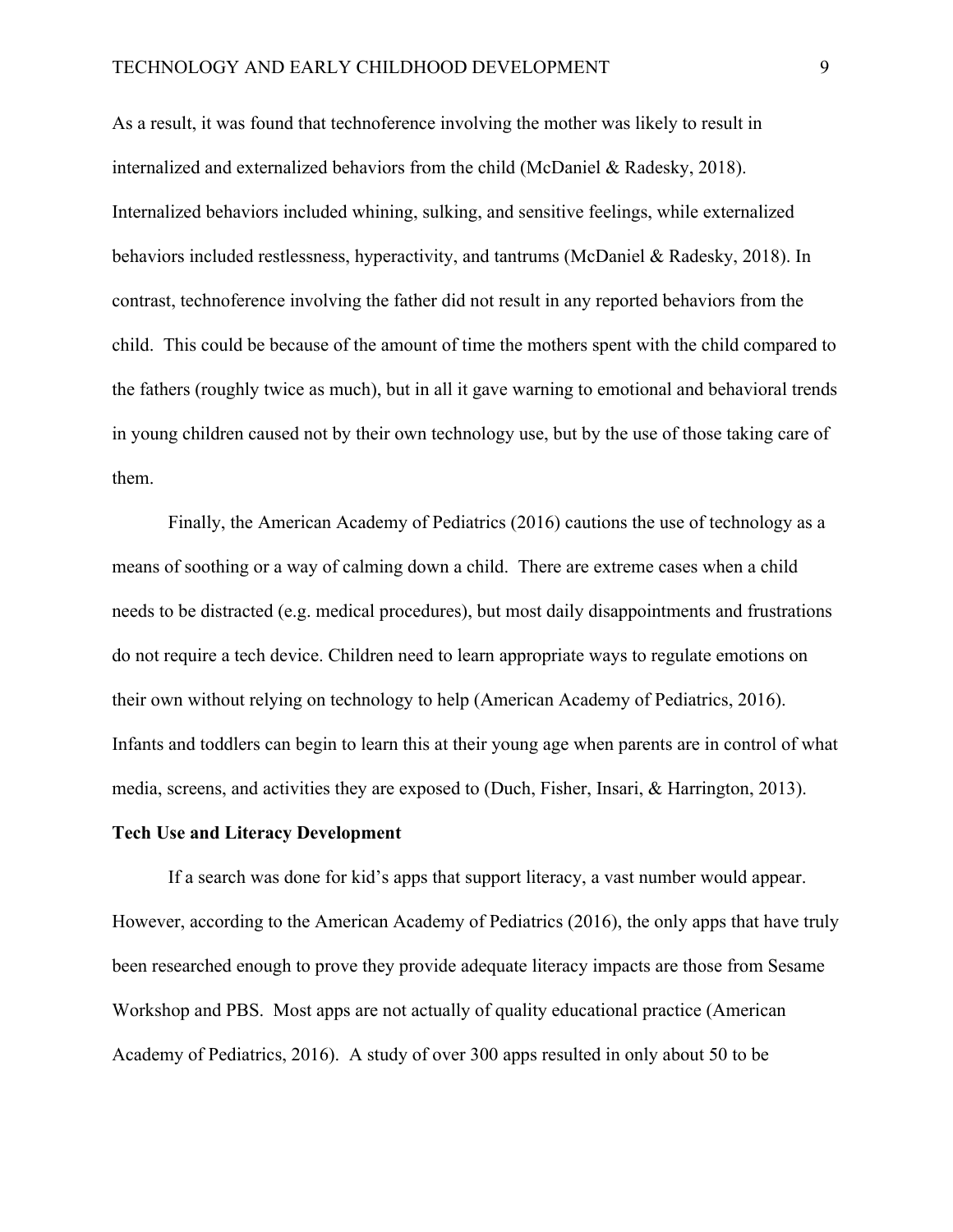educational (Neumann & Neumann, 2014). Recommendations for essential app features include age-appropriateness, links to curriculum, high interactivity, building on previous knowledge, creativity and problem solving, regular feedback, and guided performance (Neumann & Neumann, 2014). Most early literacy apps include only a portion of these features (Neumann & Neumann, 2014). One small study gave 90 children, ages 3-7, two different PBS literacy apps to play for 2 weeks. Using pre-test and post-test data, it was determined that gains were made in letter sound knowledge, rhyming, and sentence completion. The most gain was seen in the 3 year olds (Neumann & Neumann, 2014). This shows positive effects are possible when the right content is presented to children on their devices.

A foundational practice to teach and enhance literacy skills in young children is through story read-alouds between adult and child (Salmon, 2014). Becoming more popular, are electronic books (e-books). E-books are electronic/digitized versions of printed books (Neumann & Neumann, 2014). These electronic books usually have all of the same features of books including text, pictures, titles, and more; however, they also have other features such as embedded interactive multimedia or highlighted text (Neumann & Neumann, 2014). There is usually the option to also have the device read the story aloud which gives independence to young readers.

E-books are said to have some positive impacts on literacy development (Neumann  $\&$ Neumann, 2014). According to Neumann and Neumann (2014), benefits can be seen in vocabulary, comprehension, phonological awareness, word recognition, and motivation. The features including music, animation, or narration change the experiences of traditional read alouds. They can help engage young readers and motivate reluctant readers (Salmon, 2014).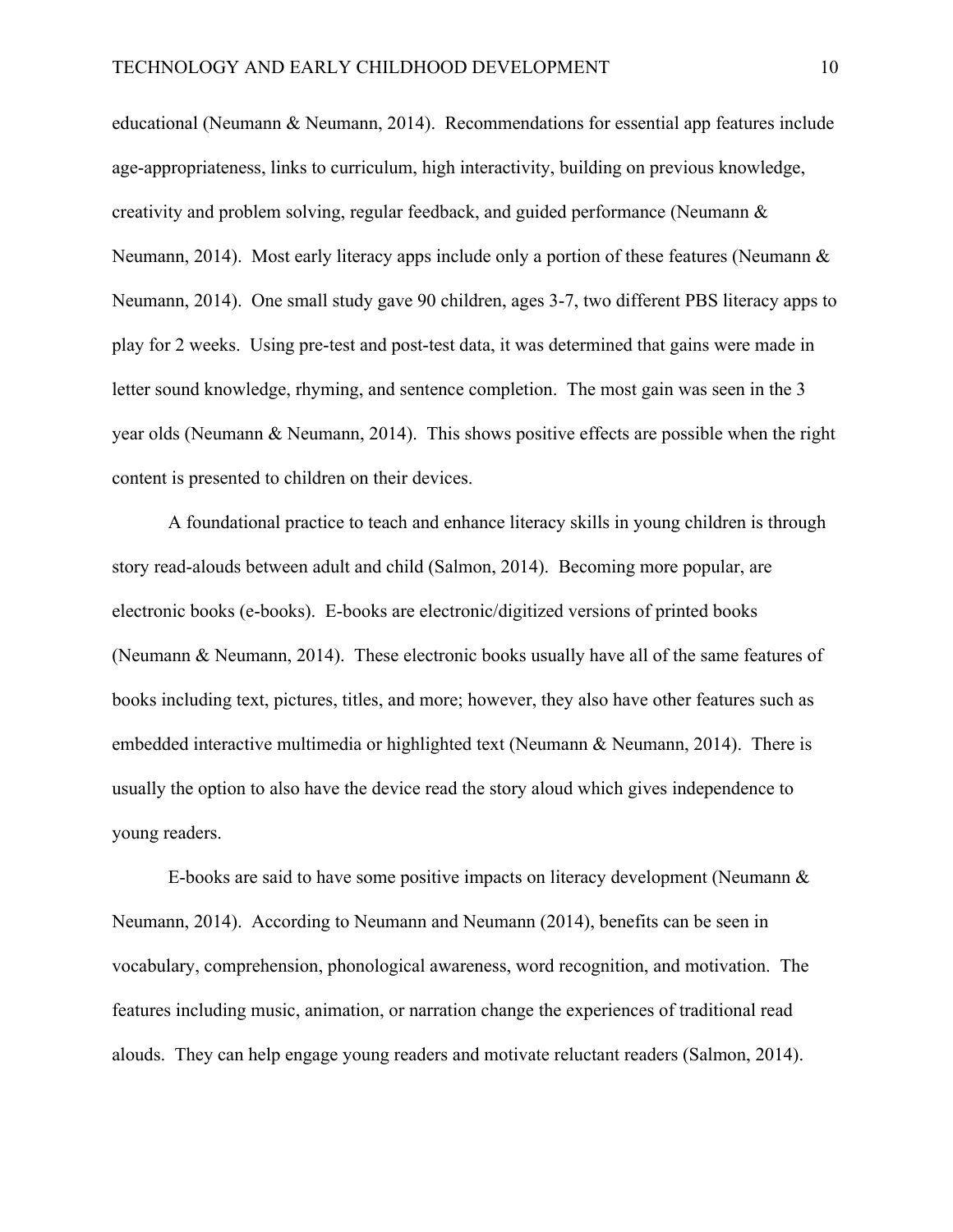Features that present definitions or questions aide comprehension and vocabulary development. Studies show a particular positive impact for low SES students in improving word meaning by way of e-books compared to those receiving regular instruction (Salmon, 2014; Neumann & Neumann, 2014). Highlighted text has proven to create student gains in print concepts, while segmented speech features influenced gains in phonological awareness (Salmon, 2014). These gains in literacy achievement were further supported when e-books were used in collaborative ways compared to independent use (Salmon, 2014).

The American Academy of Pediatrics (2016) does present some warnings associated with e-books. Some concerns are that the visual effects could be distracting and deter comprehension. Other concerns are that children may be passive readers with e-books if the device and features will do all the reading for them (Salmon, 2014). These concerns seem supported when extra games and features are included in the e-books but are not relevant to literacy outcomes (Salmon, 2014). Salmon uses the terms "considerate" and "inconsiderate" to describe e-books with features that are in line with educational literacy outcomes and those that are not (2014, p. 88). It is hard to determine which commercial e-books are supportive of literacy skills- "considerate". Salmon (2014) also admits that research done on the effects and influences of e-books are usually strictly inclusive to "considerate" e-books. If "considerate" e-books are utilized, studies show that concerns of distractions can be curbed (Salmon, 2014). One proved kindergarteners to have comparable comprehension and story retell skills regardless of e-book use or traditional read aloud of the same story (Salmon, 2014). Another benefit of e-books is the chance for multiple readings of the same story. The e-books can provide repetitive practice or independent opportunities for rereading and reinforcement after a traditional print book was presented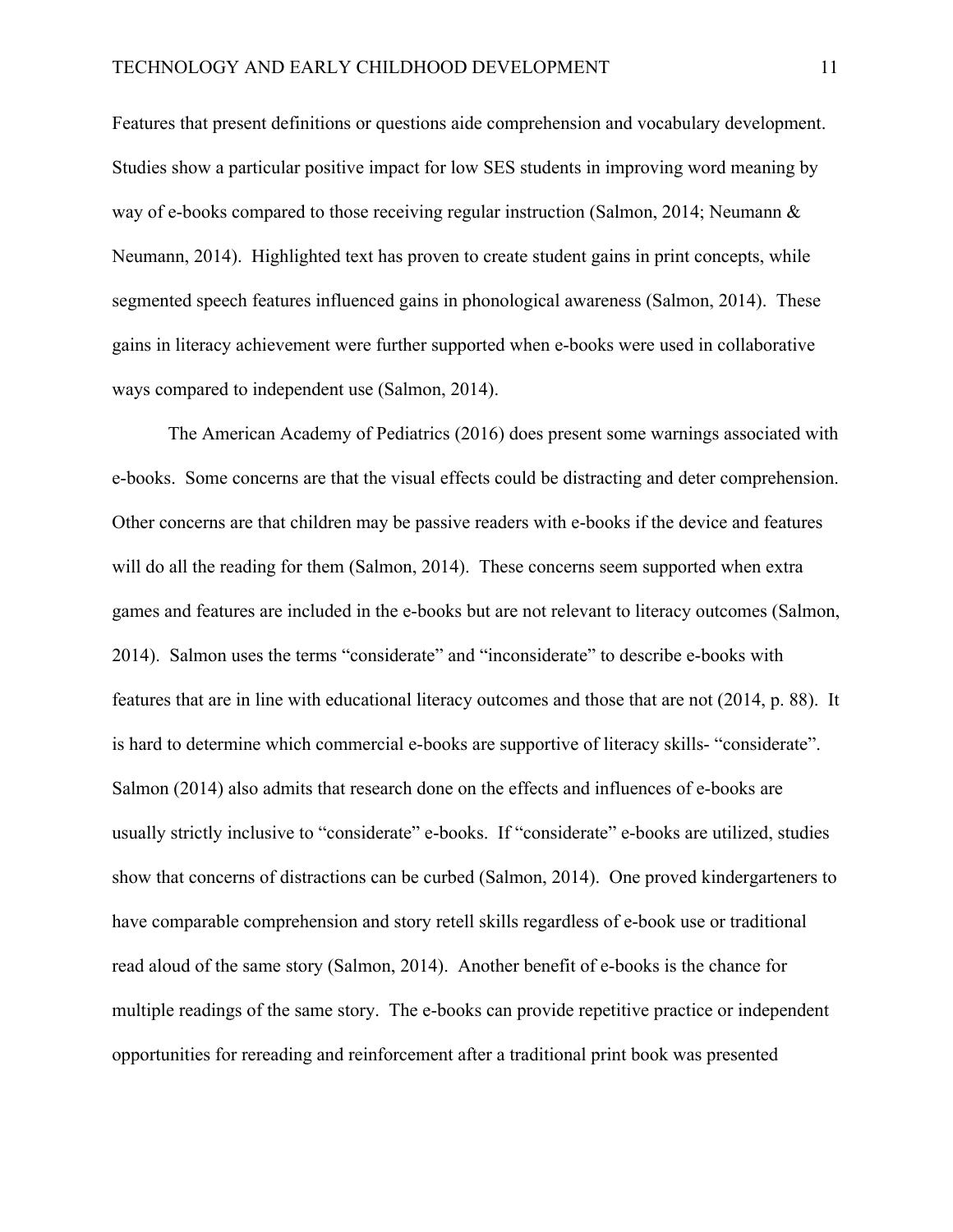(Salmon, 2014). The American Academy of Pediatrics (2016) also stands by their suggestion that the best outcomes will happen when e-books are used with parent guidance and support, just as a read aloud of a print book would be. The US Department of Education (2016) also speaks to the popular use of e-books as bedtimes stories. They caution the use at bedtime because of the backlighting emitted and the effects on sleep.

Prewriting is another area of early literacy development in young children. Neumann and Neumann (2014) give notion to the tactile and sensory nature of touch screens, and the ability to have apps that allow for tracing and letter/word formation lead to an extension of traditional writing. Other apps allow for independent creation and recording of thoughts by young children that are not developmentally at a traditional writing level (Laidlaw & O'Mara, 2015). It can also be argued that the more prevalent digital communication becomes, that this digital form of "written" literacy could become the norm. Some worry that the use of only digital writing will lead to traditional handwriting becoming unnecessary. Laidlaw and O'Mara (2015) argue that it seems logical because the written word and the tools used to write have changed over time since the creation of the alphabet.

The pre-alphabetic phase of reading (environmental logos, icons, etc) is easily introduced and practiced with touch screen devices. The icons and symbols lead to an understanding that meaning can be derived from print (Neumann & Neumann, 2014). A small study observed preschoolers who were able to "read" buttons such as stop, play, go back, start, and exit (Neumann & Neumann, 2014). This mastery of the pre-alphabetic phase can lead to beginning letter-sound correlations and eventually phonetic decoding (Neumann & Neumann, 2014).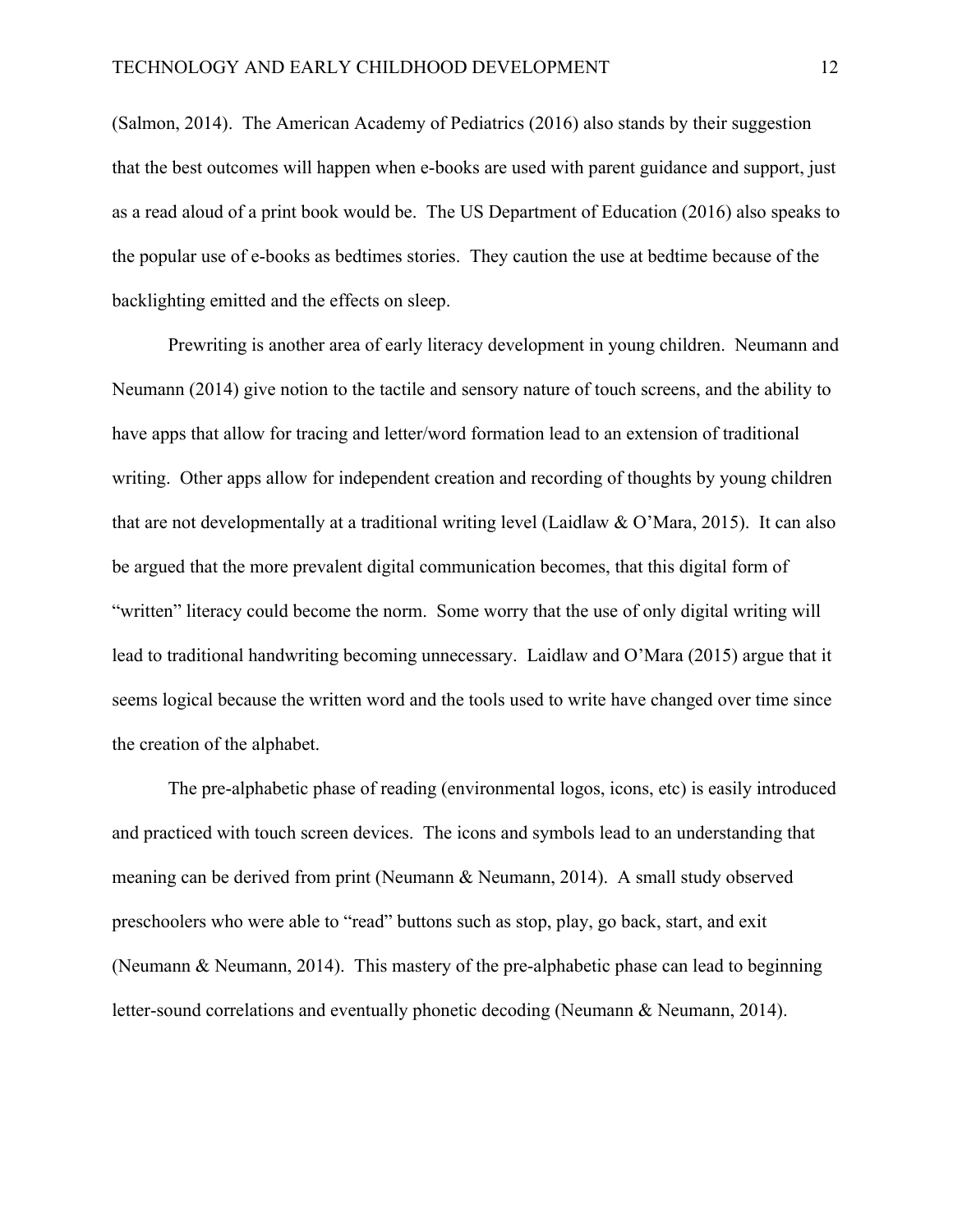A popular trend is the use of mobile technology at home to support literacy development (Eutsler, 2018). In a review of literature, Eutsler found that a majority of parents believe education is improved through the use of technology and almost all have adopted the use of some kind of mobile technology in the home (2018). However, parents admitted that the use of computers and laptops in their home was primarily for entertainment and gaming, not educational literacy or e-books (Eutsler, 2018). Eutsler (2018) further broke down the intent of parents to support literacy at home to those reluctant, indifferent, and eager. Those reluctant were fearful of technology addiction and negative social media. Parents who felt indifferent mostly viewed electronics as rewards, and maintained an intention of balanced literacy. Those that were eager felt some social influence to adopt the educational mobile technology and recognized the possible benefits as portrayed by their child's school (Eutsler, 2018). Knowing how a parent feels about their child using technology at home for learning and literacy development can help teachers create a collaborative education partnership (Eutsler, 2018).

#### **Tech Use and Language Development**

Very early language can be affected by technology use. The American Academy of Pediatrics (2016) speaks about technology use and language development. They share that toddlers as young as 15 months can learn new vocabulary from educational apps. Interactive programs that encourage children to speak and participate can positively impact language use and vocabulary (Russo-Johnson, Troseth, Duncan, & Mesghina, 2017). It is also said that video-chat can be an interactive experience for toddlers and children, and regular use can promote oral language (American Academy of Pediatrics, 2016).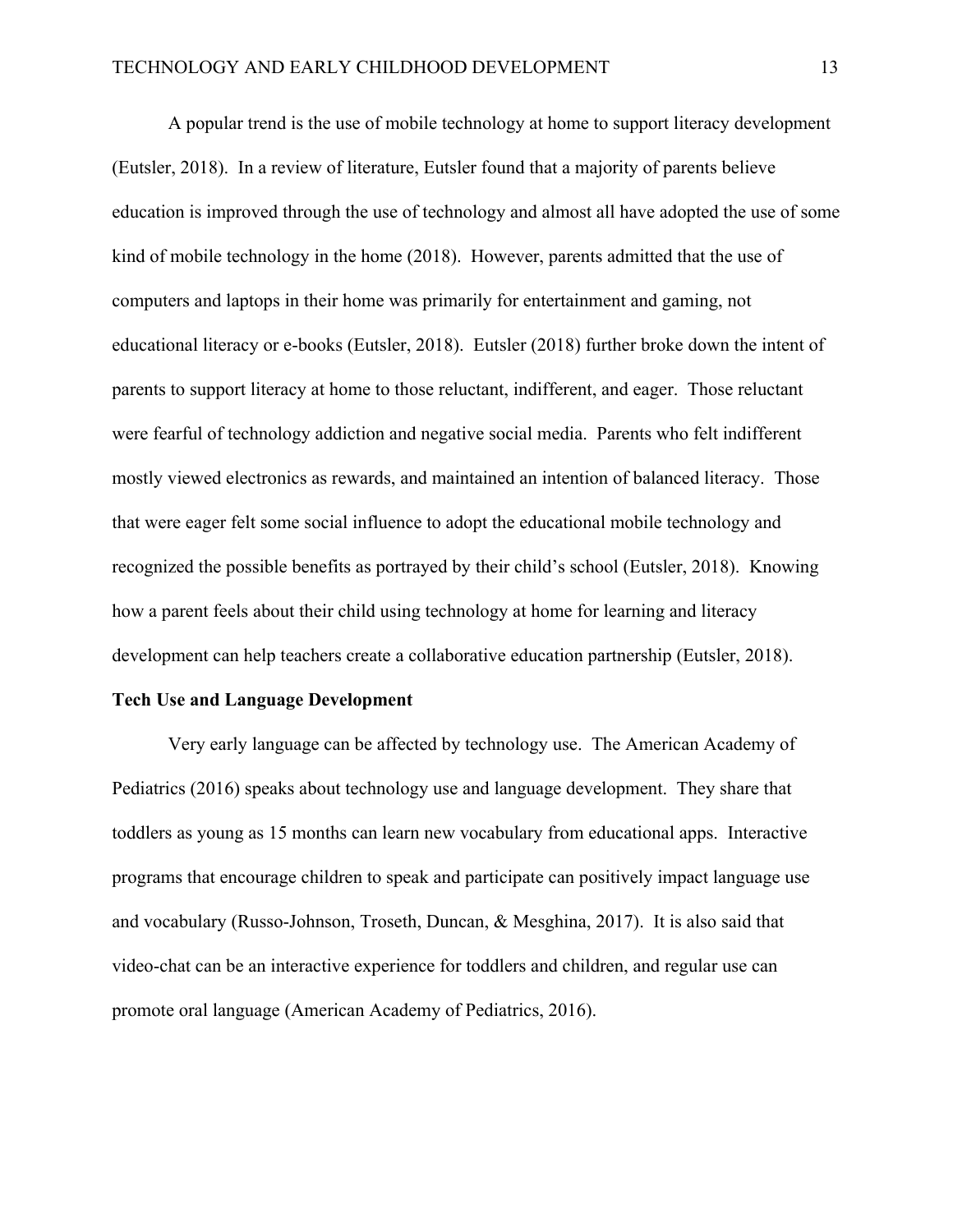On the other hand, excessive exposure to non-quality media can have the opposite effect and hinder language development (Lerner, 2015). In a study, toddlers under age 2 learned fewer words from TV watching than peers did learning directly from an adult. There is a "transfer deficit" that can occur with young children learning words from a device but not being able to make the connection to real-world situations (Russo-Johnson et al., 2017). Having an interactive experience with an adult while learning new words can help with the transfer and application of the new learning to outside situations.

Watt (2010) describes a form of communication through technology referred to as "written speech." It is a hybrid of verbal speech and formal written language. Through communication technology (i.e. text, email, chat, etc), written speech is done in an instant written format but can be read to sound as it would be spoken and is sent in an instant manner though the recipient is not face-to-face (Watt, 2010). It is inferred that children have all the necessary knowledge of technology use by age 5, and as they begin their formal schooling in traditional reading and writing, they can also begin to use written speech (Watt, 2010). It is not known if this form of electronic communication requires a new set of language skills to be learned or if traditional skills are adapted (Watt, 2010).

Concern is raised that if children are not participating in face-to-face conversations, then they lose out on social communication norms such as interpreting context and verbal cues, turn-taking, timing, appropriateness, relevance, and formality (Watt, 2010). The opposite has actually been found in adolescents that communicate regularly through technology and use written speech (Watt, 2010). They exhibit enhanced pragmatic skills in the ability to provide context, and change tone and complexity based on the recipient of their message (Watt, 2010).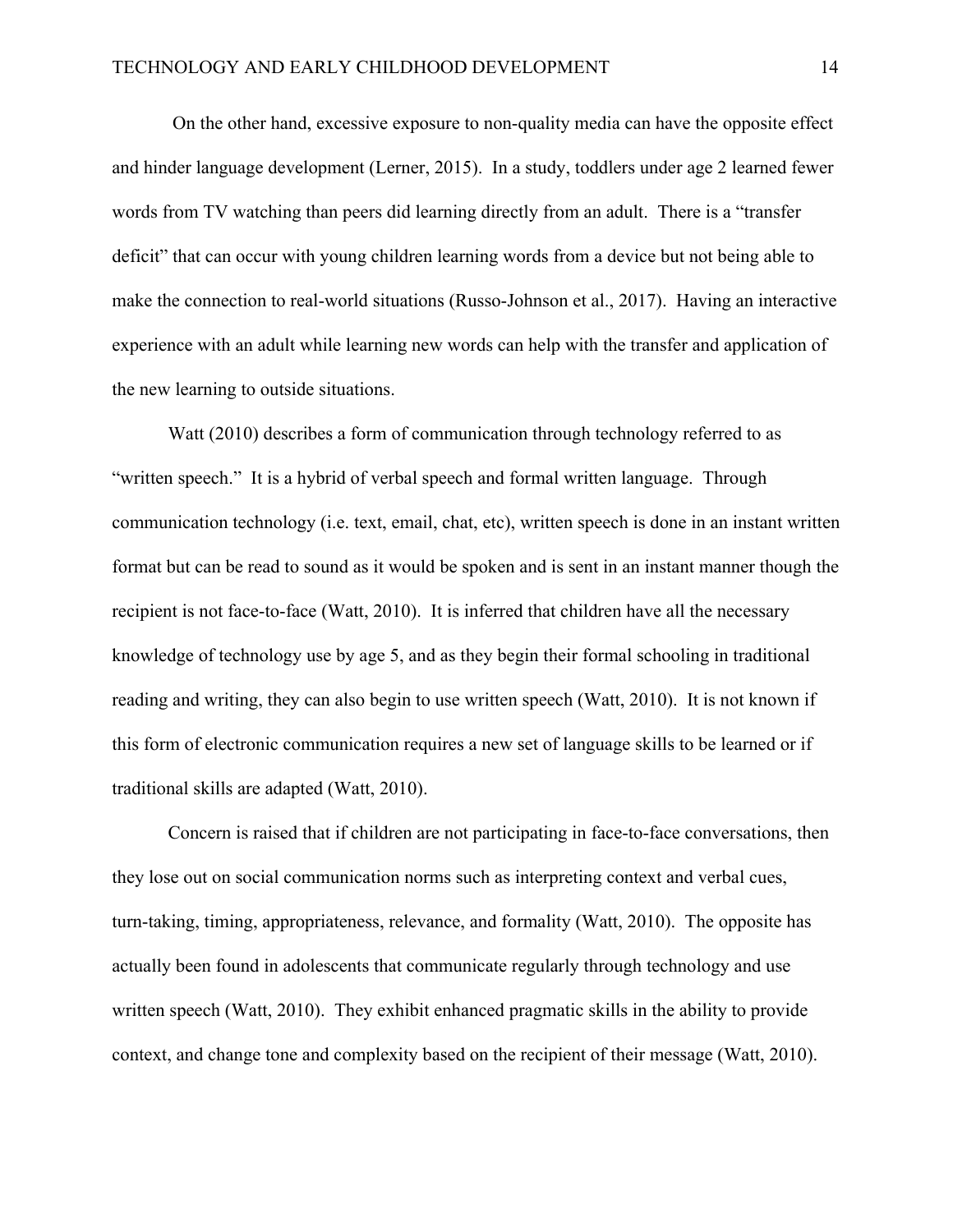Watt (2010) still argues that communication technology should supplement and not substitute traditional communication.

Communication technology has shown to be very effective for young children with language impairments (Watt, 2010). Research based software paired with adult interactions to include gestures and nonverabal cues has also been shown to help children with autism and also second language learners (Watt, 2010). Parent/adult involvement is also crucial at early ages before children are able to adequately determine the appropriateness of electronic forms of communication coming at them. Young children may have the skills to access information and modes of communication, but not be able to evaluate or assess its legitimacy (Watt, 2010).

Though there are positives to communicating electronically, too much technology use, especially of the wrong kind, can sometimes lead to dependence on the devices. This is especially true for children of low SES families, which report to use touchscreen devices two to three times more minutes per day than higher SES families (Russo-Johnson et al., 2017). This frequent use may actually cause language delays, attention problems, and less lingual parent-child interactions on a daily basis. (American Academy of Pediatrics, 2016). One study showed a direct correlation between the amount of screen time and the level of parental involvement and stimulation in the household (Duch et al., 2013).

There is a "displacement hypothesis" that describes time spent on devices as time not spent doing other activities, including decreased physical and communicative interactions (Bedford, Saez de Urabain, Cheung, Karmiloff-Smith, & Smith, 2016, p. 2). This includes overuse by parents of their own technology devices in front of their children (American Academy of Pediatrics, 2016). Bedford et al. (2016) conducted research regarding the early use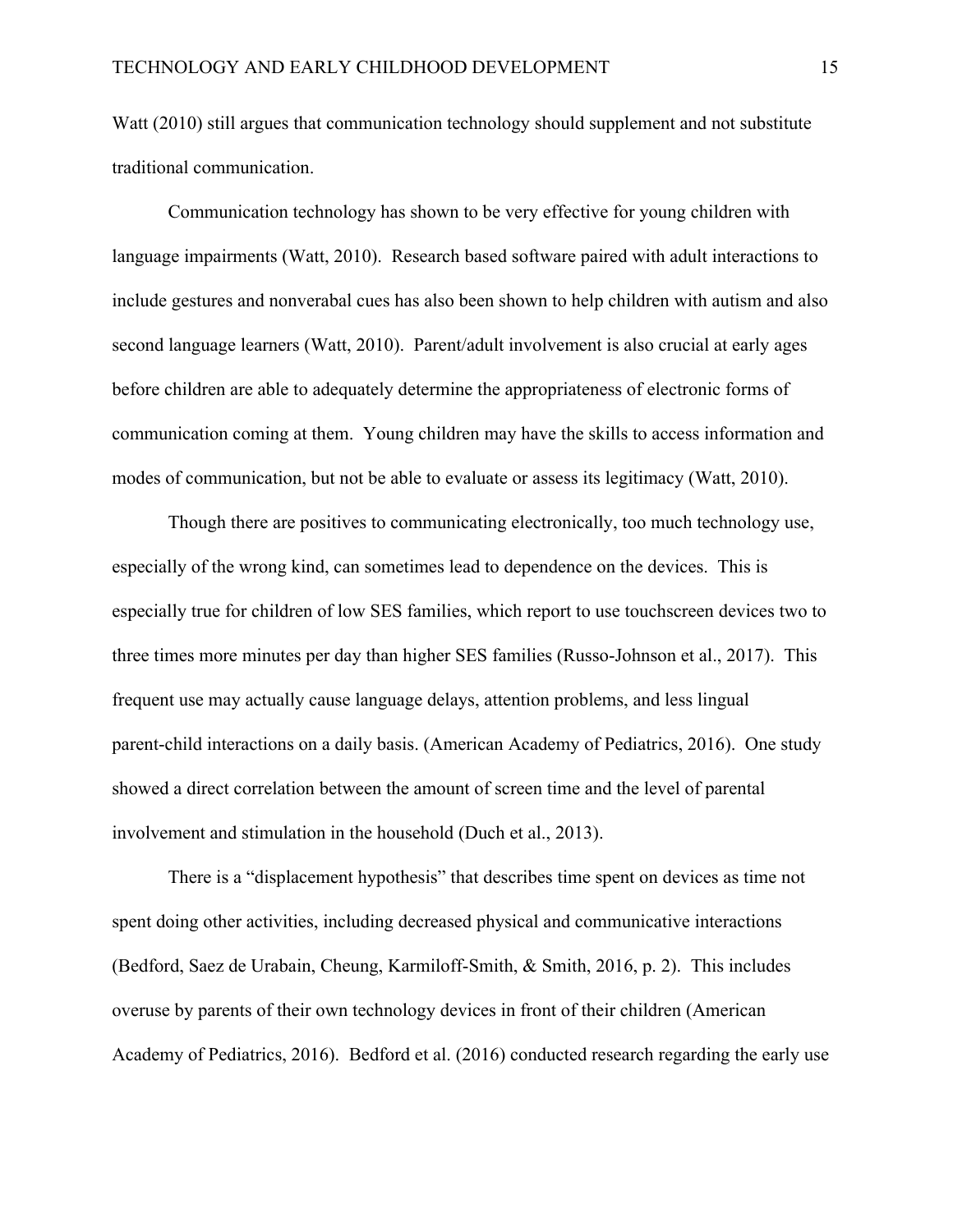of technology by infants and toddlers and their language development. It was determined that for children this young the displacement hypothesis could not be confirmed nor denied. The children in the study using technology, on average, began using 2-word utterances at roughly the same time as peers with no technology experience, leading the researchers to suggest that language development hindrances from technology use may become a concern in later childhood (Bedford et al., 2016).

#### **Tech Use and Fine Motor Development**

Touchscreens have been a game changer. Traditional computers with keyboards are not appropriate for young children that do not have the fine motor control to navigate them. Children as young as 2 are able to successfully manipulate a touch screen (Geist, 2014). The ease of a touch screen also gives children more independence in interacting with the device and therefore the content (Geist, 2014). Despite recommendations against independent touch screen use by infants and young toddlers, a majority of families report letting their child use a device regularly (Bedford et al., 2016). The screens provide sensory experiences, and become easier and easier to use as toddlers develop their cognitive executive functions and can understand what is being manipulated on the screen (Bedford et al., 2016). Learning is enhanced through haptic engagement when touch screens are utilized (Russo-Johnson et al., 2017).

There are some concerns about the ease of manipulating a touch screen and the impacts on fine motor skills with finger, hand, and wrist development (Bedford et al., 2016). Bedford et al. (2016) conducted research trying to see if there is a correlation between early use of touch screens and any possible impacts on fine motor development. The study did show a connection for the children that used touchscreens early on and their ability to do simple fine motor tasks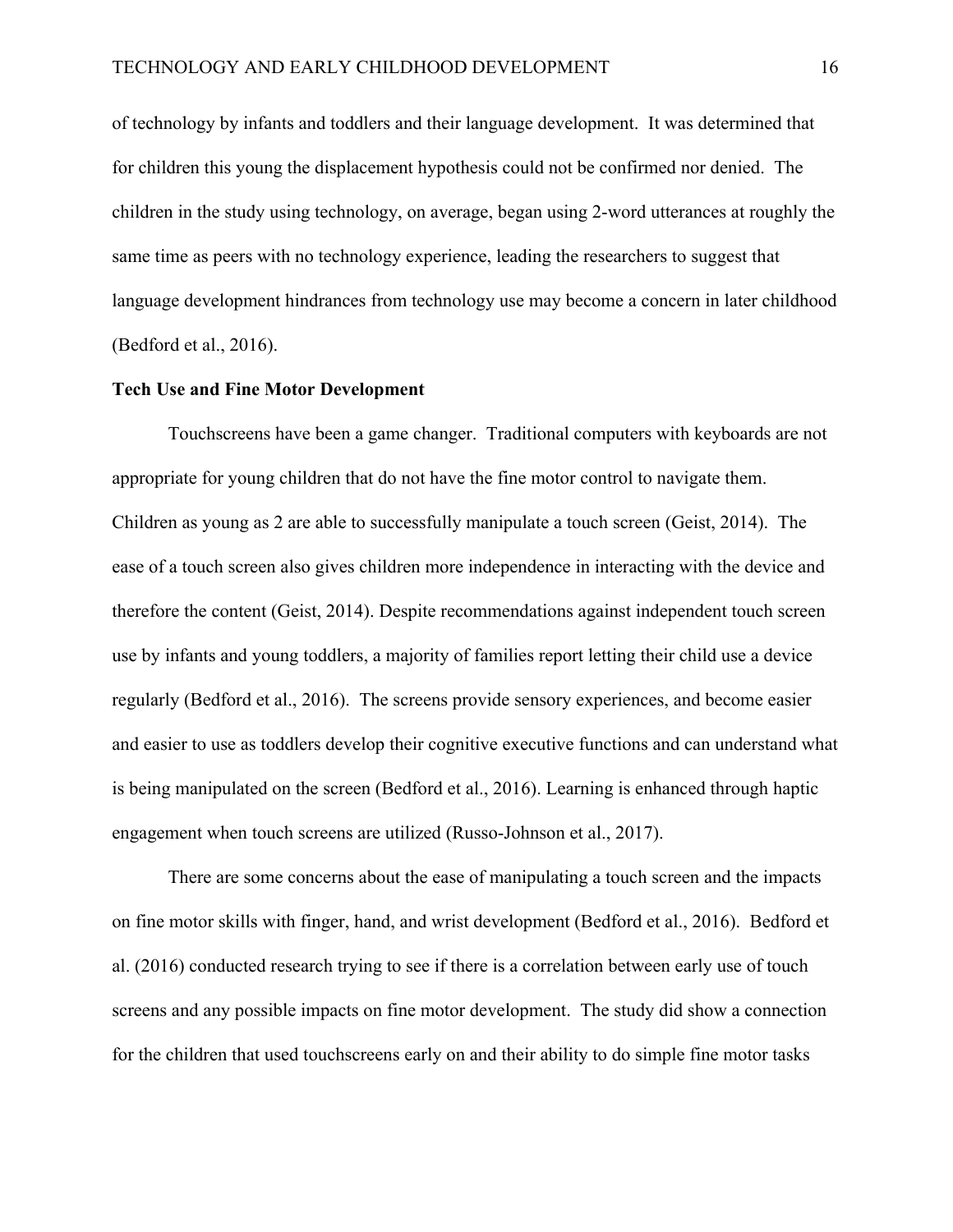such as stacking blocks. Another similar study showed a positive relationship with fine motor skills and the age that specifically scrolling on a screen was first used (Bedford et al., 2016). However, it is not known if the touch screen use is influencing the fine motor skills, or if those with naturally greater fine motor skills are more likely to successfully use touch screens (Bedford et al., 2016). The researchers also pose the suggestion that the highly interactive and stimulating screen can motivate young children to experiment more with their finger and hand motions and later transfer this to real world objects, similar to a surgeon or pilot playing video games to hone special skills needed for their job (Bedford et al., 2016). In contrast, a study conducted by Lin, Cherg, and Chen (2017) showed there are possibilities for negative impacts on dexterity and pinch strength with extended touch screen use. It is important to note that all of these findings are preliminary and more research over time needs to be done to fully understand any possible fine motor development implications (Bedford et al., 2016).

Russo-Johnson et al. (2017) conducted a study to analyze the types of fine motor actions required to navigate a touch screen device including tapping, swiping, scrolling, and dragging. The researchers wanted to see if a certain type of movement aided or hindered learning with a touch screen device. It was determined that boys were more likely to learn when tapping was required, and girls were more likely to learn when dragging was required (Russo-Johnson et al., 2017). They went on to suggest that learning activities on touch screen devices could be customized to support this theory between genders to maximize the learning potential without the physical motor aspects getting in the way (Russo-Johnson et al., 2017). It is argued then that "how" an app is interacted with is just as important as the content of the app for developmentally appropriate learning (Russo-Johnson et al., 2017).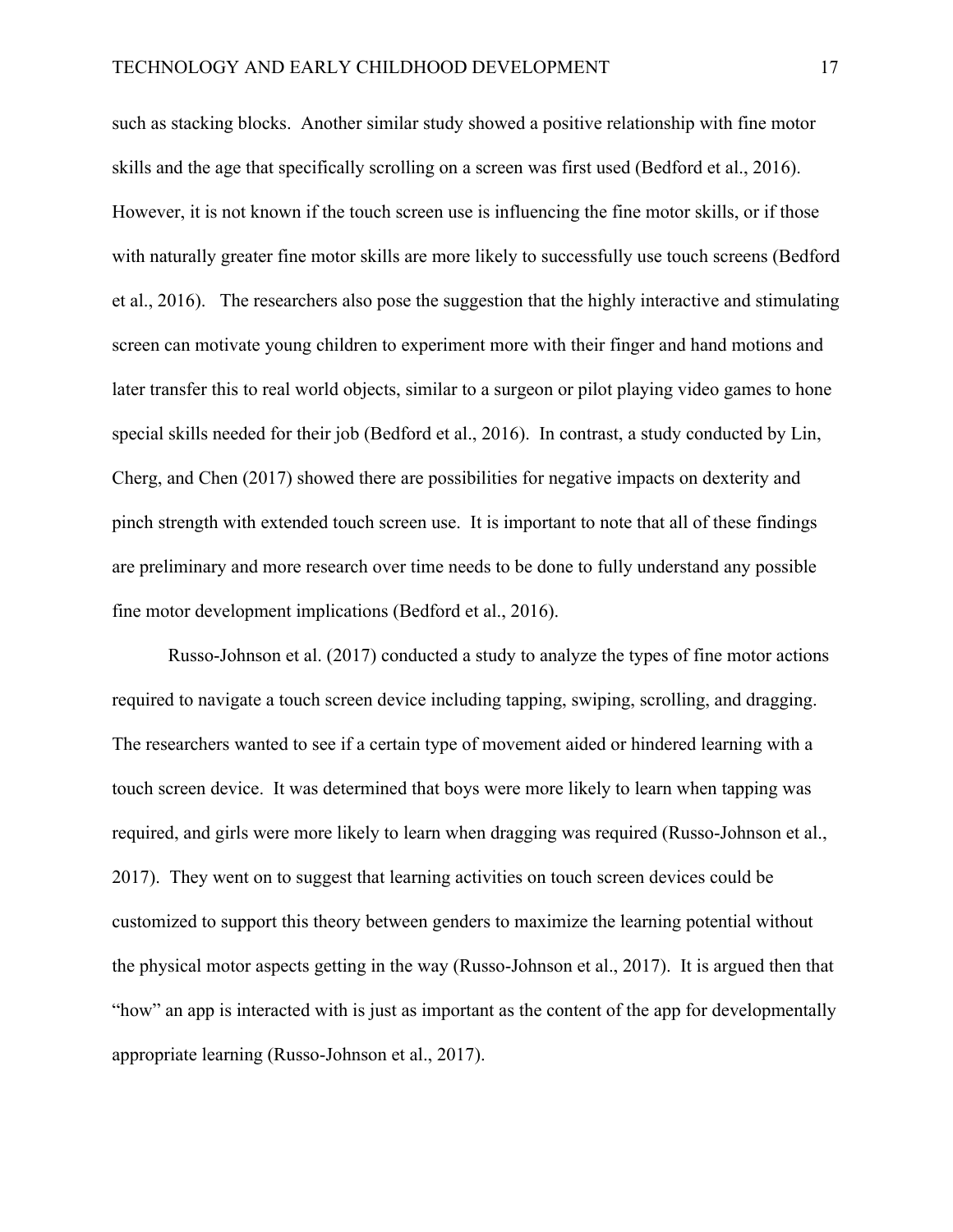The touch screen is becoming an essential learning tool for children with physical disabilities as well (Laidlaw & O'Mara, 2015). Laidlaw and O'Mara (2015) give example scenarios of children with fine motor difficulties and ways that touch screens allow these children to still participate and show their learning and skills. Instead of traditional paper and pencil requirements, accommodating tools are utilized to "write" on screens, such as finger touch, styluses, buttons, and voice overs. Laidlaw and O'Mara (2015) want to argue that technology can be used to make sure the true knowledge is being drawn out of each child without physical impairments getting in the way.

#### **Early Childhood Classroom Applications**

Technology that is accessible and appealing requires daily decisions by adults in what children may come in contact with (Laidlaw et al., 2019). Though touch screens provide an easier access to technology for young children, the content they interact with may still lead to boredom or frustration (Neumann & Neumann, 2014). Allvin (2014) calls early childhood educators the "linchpin" of providing enriched and dynamic learning environments outside of the home; therefore, they are in a pivotal position to make decisions about technology use. The NAEYC and Fred Rogers Center are go-tos for early childhood educators to find research and best practice. In the past, their position statements were solely based on television and violent media, but together an updated statement was released to cover the many multitudes of screens and other types of technology (Donohue & Schomberg, 2017). A main message that can be taken from them is that teachers need information and resources to effectively and intentionally use technology in the classroom (Parikh, 2012). They also suggest preservice learning and ongoing professional development for teachers, knowing the industry needs more research on the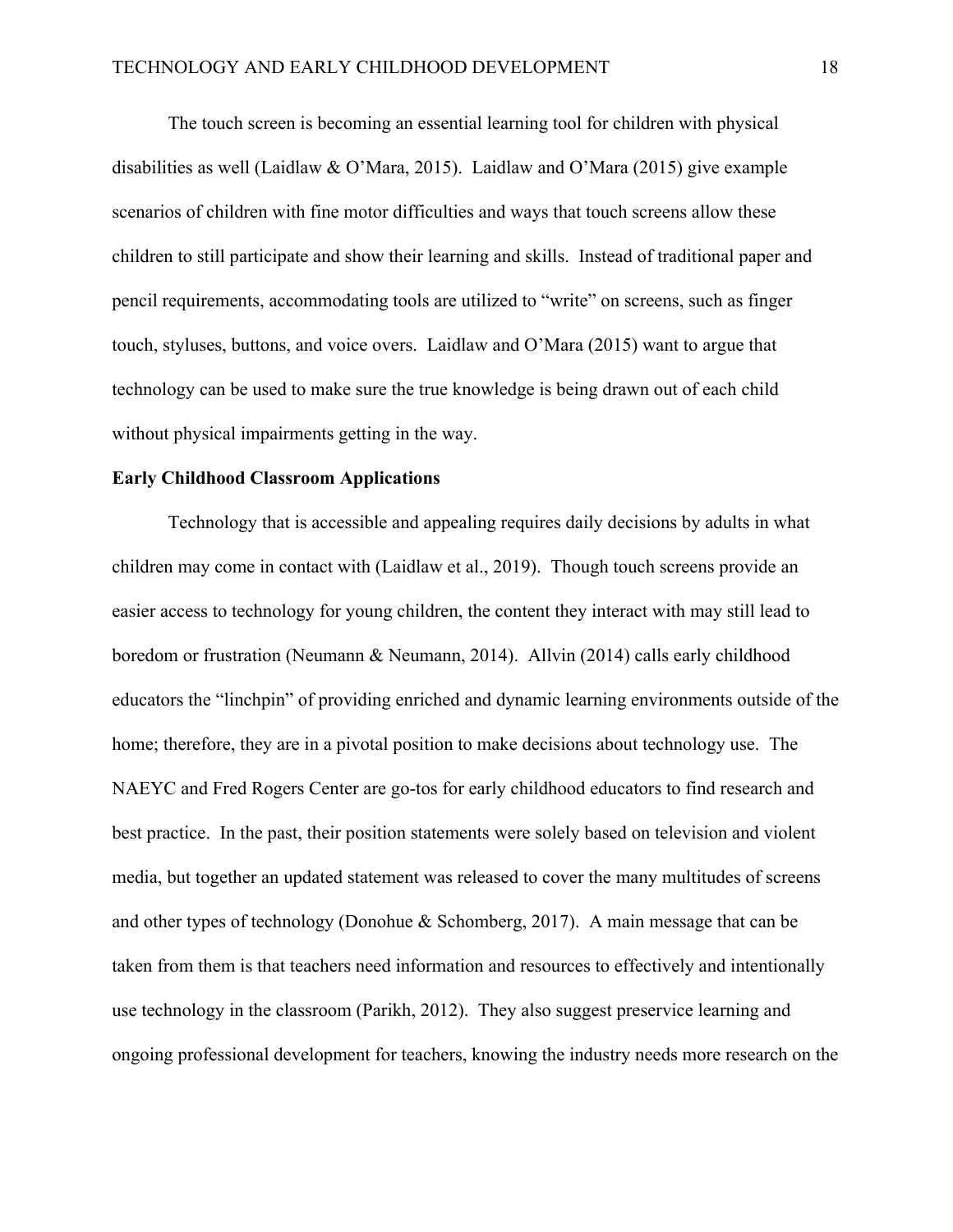topic (Parikh, 2012). Similarly the US Department of Education gives four guiding principles for early technology use. This includes that appropriate technology is used as a learning tool, it can increase opportunities and access for all, it can strengthen communication between families and educators, and it is more effective when adults are part of the interactive experience (2016).

The research that has been done on early childhood technology use has some overlapping themes. A major agreement among many researchers is that technology use should not be a mindless activity done in isolation by the child (Allvin, 2014). Instead, the technology should be used with active adult engagement so there are chances for interactions and relationships (Donohue & Schomberg, 2017). The content, context, and quality of the media used should always be developmentally appropriate, yet not completely replace the traditional learning that happens through unstructured play (Donohue & Schomberg, 2017; Geist, 2014).

McManis and Gunnewig (2012) give a few suggestions for choosing programs or software to implement in the classroom. The content should be educationally sound with ties to standards and follow a developmentally appropriate path. The program or software should be play-like with opportunities for choices and appropriate feedback given regularly. The child should experience success including multiple tries at answering and changing their thinking. It should have elements that promote independence and aides in engagement, along with creative aspects for open ended answers. Children will get the most out of the program if it can be individualized to each student's needs either by adapting to their answers or the teacher setting a level, and accompanying progress monitoring and reports for the teachers are utilized (McManis & Gunnewig, 2012).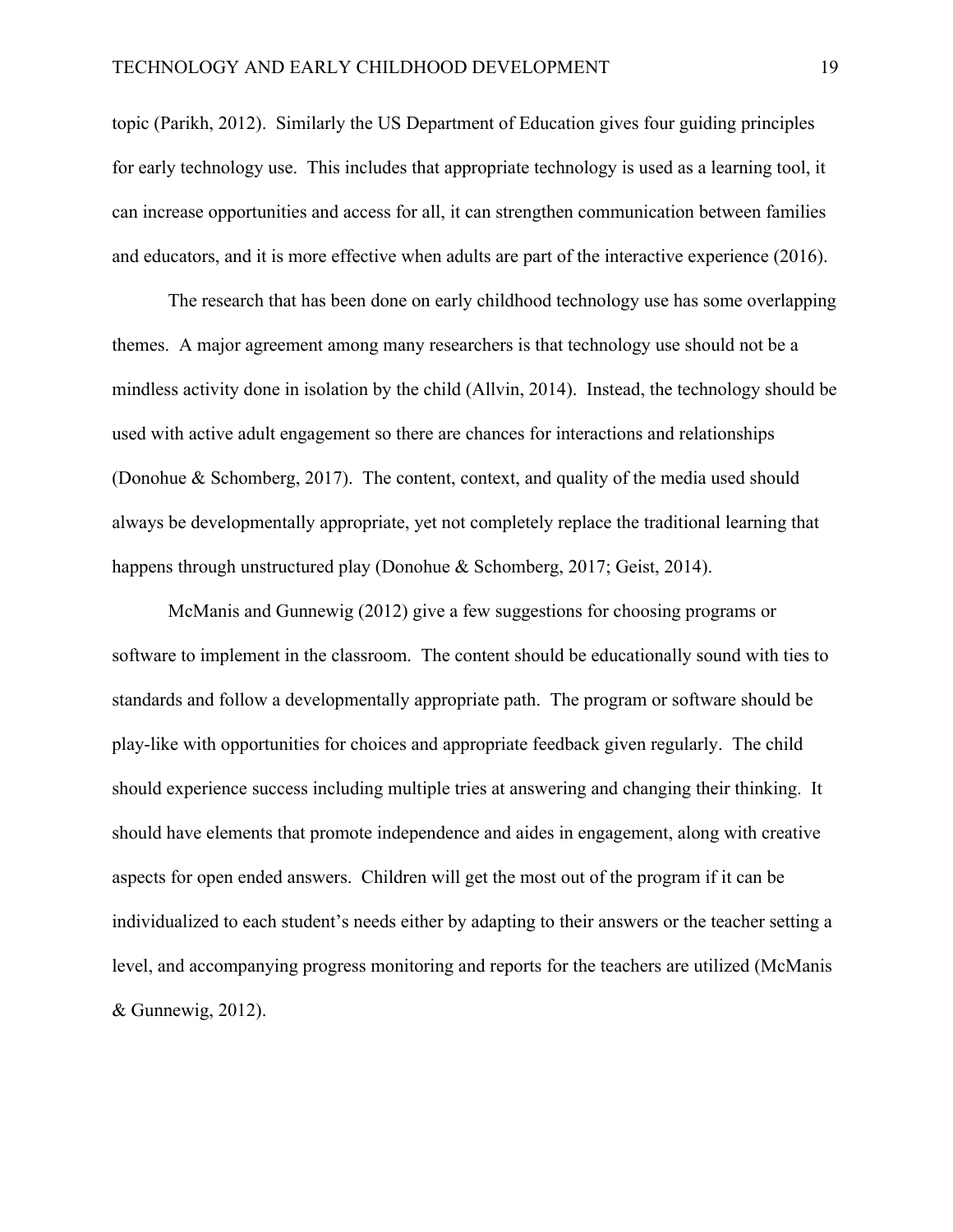Teachers in the classroom that choose to integrate technology into their students' learning have several opportunities to guide and assist the process. It is less about monitoring turn taking or setting up systems, but more about enhancing learning (McManis & Gunnewig, 2012). A study showed that children who had *daily access* to independently work with educational software made some gains, but children that met *once per week* to use the educational software with a guiding mentor made greater gains (McManis & Gunnewig, 2012). Scaffolding leads to higher order thinking, learning goals met, active engagement, interactivity, and feedback (McManis & Gunnewig, 2012). Scaffolding can be broken into cognitive scaffolding, affective scaffolding, and technical scaffolding (Neumann & Neumann, 2014; McManis & Gunnewig, 2012).

Cognitive scaffolding occurs when a teacher or adult models and questions to further the depth of knowledge the student may gain from the media (Neumann & Neumann, 2014). It is what most teachers are familiar with in other areas of teaching, and can include peer to peer collaborations (McManis & Gunnewig, 2012). When working with young children, the play aspect is still important, and cognitive scaffolding may occur spontaneously based on children's choices and creativity (McManis & Gunnewig, 2012).

Affective scaffolding refers to providing a student feedback or encouragement as the child works (Neumann & Neumann, 2014). It can be as simple as close proximal distance to keep a student on task, or nonverbal cues (thumbs up) to reinforce success (McManis & Gunnewig, 2012). Sometimes a program or app will have affective scaffolding built in, and the child will receive digital encouragement frequently as they progress (McManis & Gunnewig, 2012).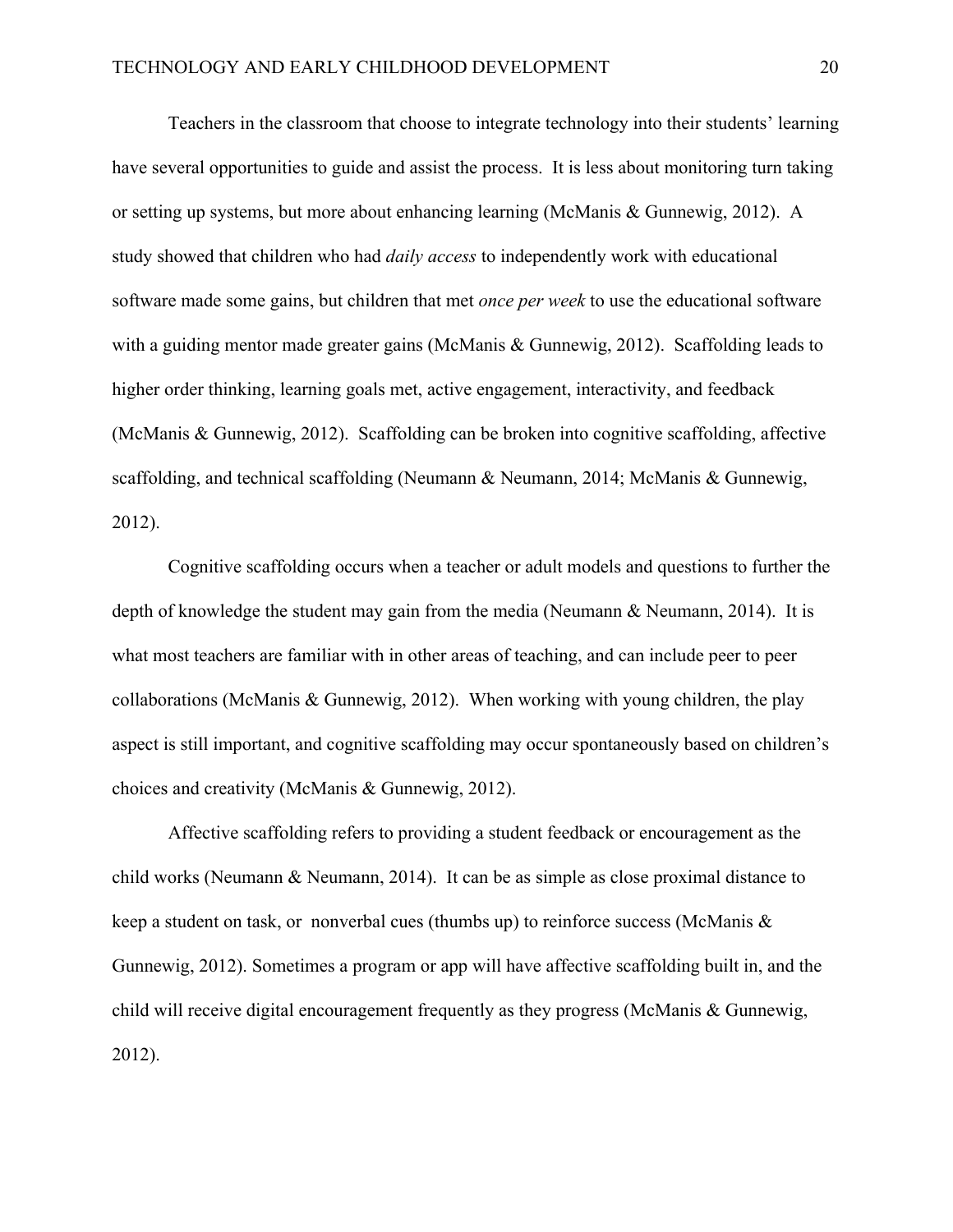Technical scaffolding includes assistance with the physical use of a technology device and its features (Neumann & Neumann, 2014). This mainly includes troubleshooting or pointing out features (McManis & Gunnewig, 2012). A program or app that is adaptive and changes based on each students' individual level is said to have built in technical scaffolding (McManis & Gunnewig, 2012).

There are educators that are holding back a bit from implementing technology into their early childhood classrooms. Some reasons for this could be the lack of knowledge as to the impacts of its use (Neumann & Neumann, 2014). McManis and Gunnewig (2012) identify a lack of professional development as a common obstacle. Another may be that educators have only heard the negative impacts often associated with passive screen time. Laidlaw et al. (2019) compiled research from 2013 to 2018 regarding the information available to parents and educators searching for advice and guidance with early childhood technology use. They found trends in early articles and blogs that held a good versus evil perspective. The main ideas presented then warned against screen time and its imposing "addiction" stealing childhood. Many of these were not research-based but just loose correlations and opinions (Laidlaw et al., 2019). Newer, more recent articles tend to give more practical advice and innovative ideas for using technology with children, and The American Academy of Pediatrics changed their policy in 2016 to give new recommendations in "maintaining a healthy media diet" (Laidlaw et al., 2019, p. 7). If parents and teachers can get more information, resources, and training, as suggested by the NAEYC, then the perspectives on early technology use might change (Parikh, 2012; Neumann & Neumann, 2014). The most recent trends now show a new worry in online safety and media awareness (Laidlaw et al., 2019). Questions still exist for those that have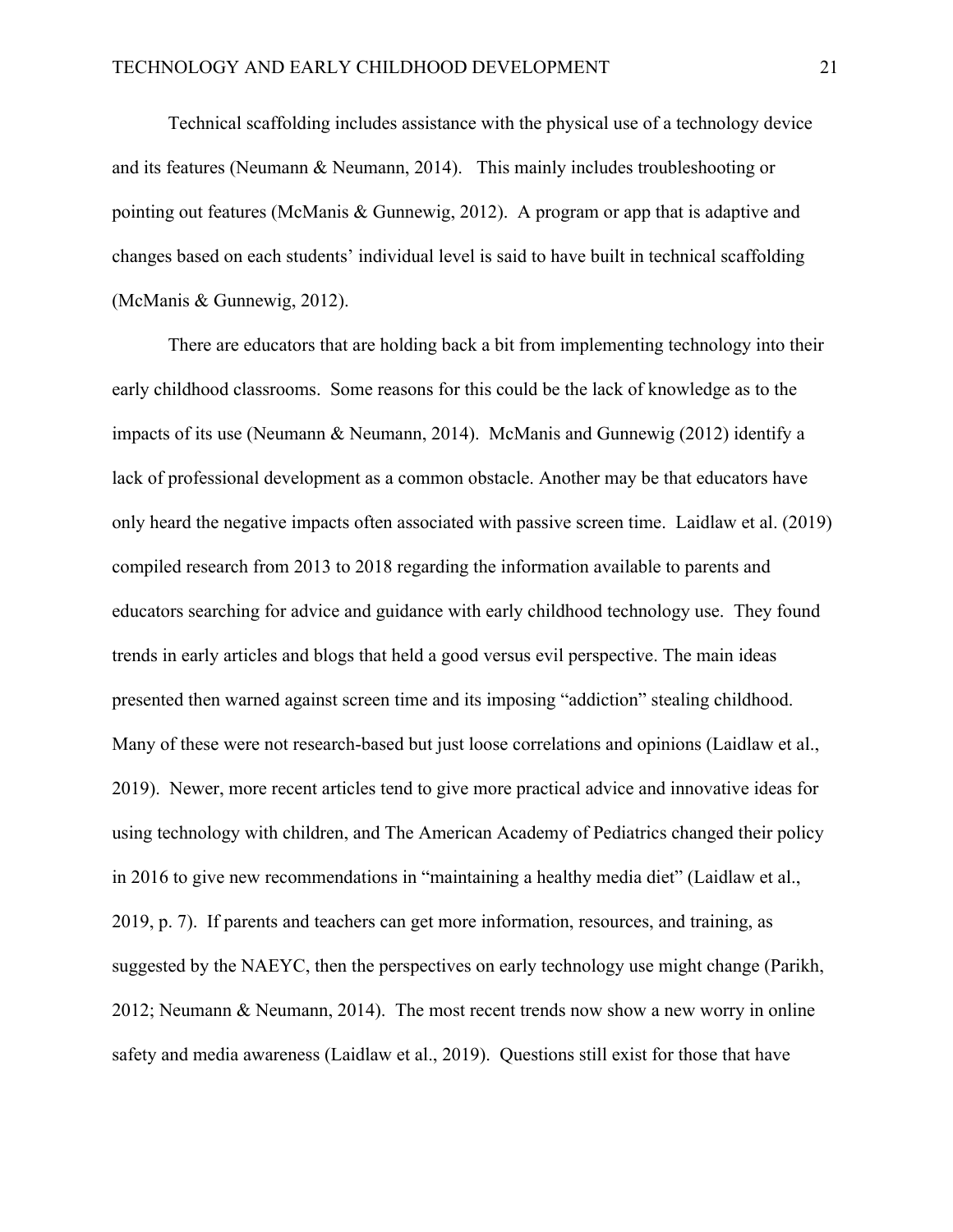embraced early technology use, and how early it is required to start teaching digital citizenship and safety.

The main point for the NAEYC position statements is to guide educators in developmentally appropriate practice. Its technology statement guides early childhood teachers to ask questions in regards to the best practice, either digital tools or traditional practices, that will lead children to meet their learning goals (Ashbrook, 2017). Considerations can be made for how technology and digital media can integrate into the curriculum and enhance learning in ways not possible before (Ashbrook, 2017).

#### **Looking to the Future**

The scientific evidence from the medical field about overall health when it comes to technology use or screen time cannot be ignored. The American Academy of Pediatrics (2016) outlines many potential risks and provides research based suggestions for appropriate technology use by young children. While they do agree that the right types of programs can enhance cognitive, literacy, and social development in preschool aged children, they also reinforce that many executive functions such as persistence, impulse control, emotional regulation, creativity, and flexible thinking are best learned through unstructured play and not on a digital screen (American Academy of Pediatrics, 2016).

Children under the age of 2, get very little benefit from technology and screens (American Academy of Pediatrics, 2016). The limited learning that may happen is not easily transferred into the real-world. Therefore a guideline is set by the Academy of Pediatrics for those under 18 months of age to not have any screen time, and children 2-5 should have one hour or less per day of only quality content screen time (2016). Children of low socioeconomic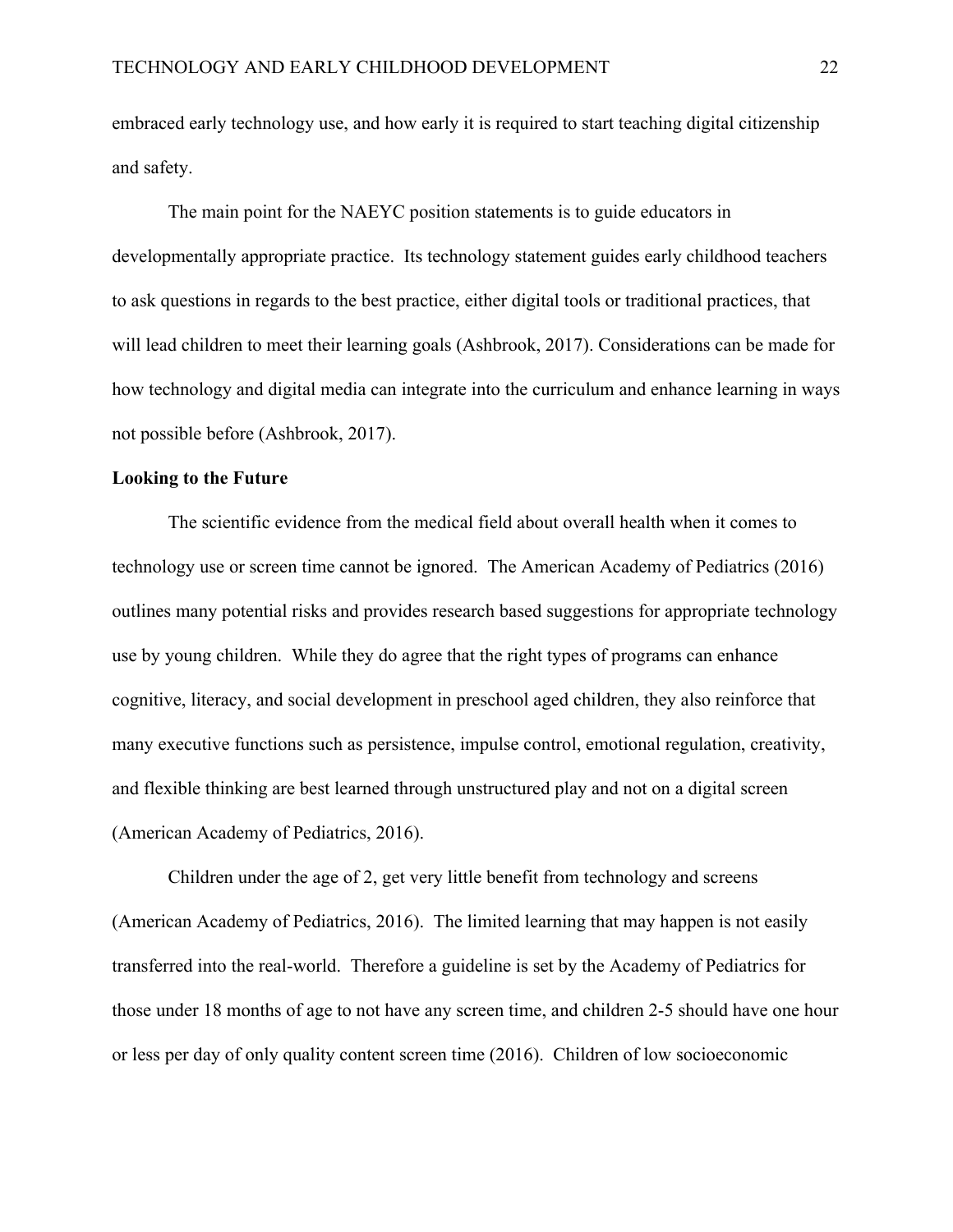backgrounds are more likely to have early access to screens, especially TV (Duch et al., 2013). Excessive use in the infant and toddler years can be predictive of excessive use later in childhood and adolescence (Duch et al., 2013).

The recommendations set by the American Academy of Pediatrics are based on research and potential identified risks. Excessive technology use is linked to obesity in children. The more technology use, the greater the chance for increased BMI and weight gain later in life (American Academy of Pediatrics, 2016). A child's sleep can also be affected by technology and screen use, especially if the device is in the bedroom. This can include fewer minutes of sleep at night, greater states of arousal, and suppression of melatonin (American Academy of Pediatrics, 2016). Devices in bedrooms are more prevalent in low SES households, and a relationship has been found with lowered school readiness as a result (Fu et al., 2017). In contrast, an inverse effect from the amount of screen time has been seen in homes with high levels of non-digital cognitive stimulation, including educational games, toys, and parent support (Duch et al., 2013) and restrictions on access to devices (Fu et al., 2017).

As stated before, excessive screen time and digital play does not help in the development of executive skills needed for formal schooling (American Academy of Pediatrics, 2016). Overexposure can start unintentionally as infants, when devices and screens are used to pacify or soothe children with more difficult temperaments. This may lead to other cognitive, language, or social-emotional delays (American Academy of Pediatrics, 2016). The content being viewed during this time is a crucial factor, as non-quality content can be a determinant in developmental effect as much as the amount of exposure (American Academy of Pediatrics, 2016). There is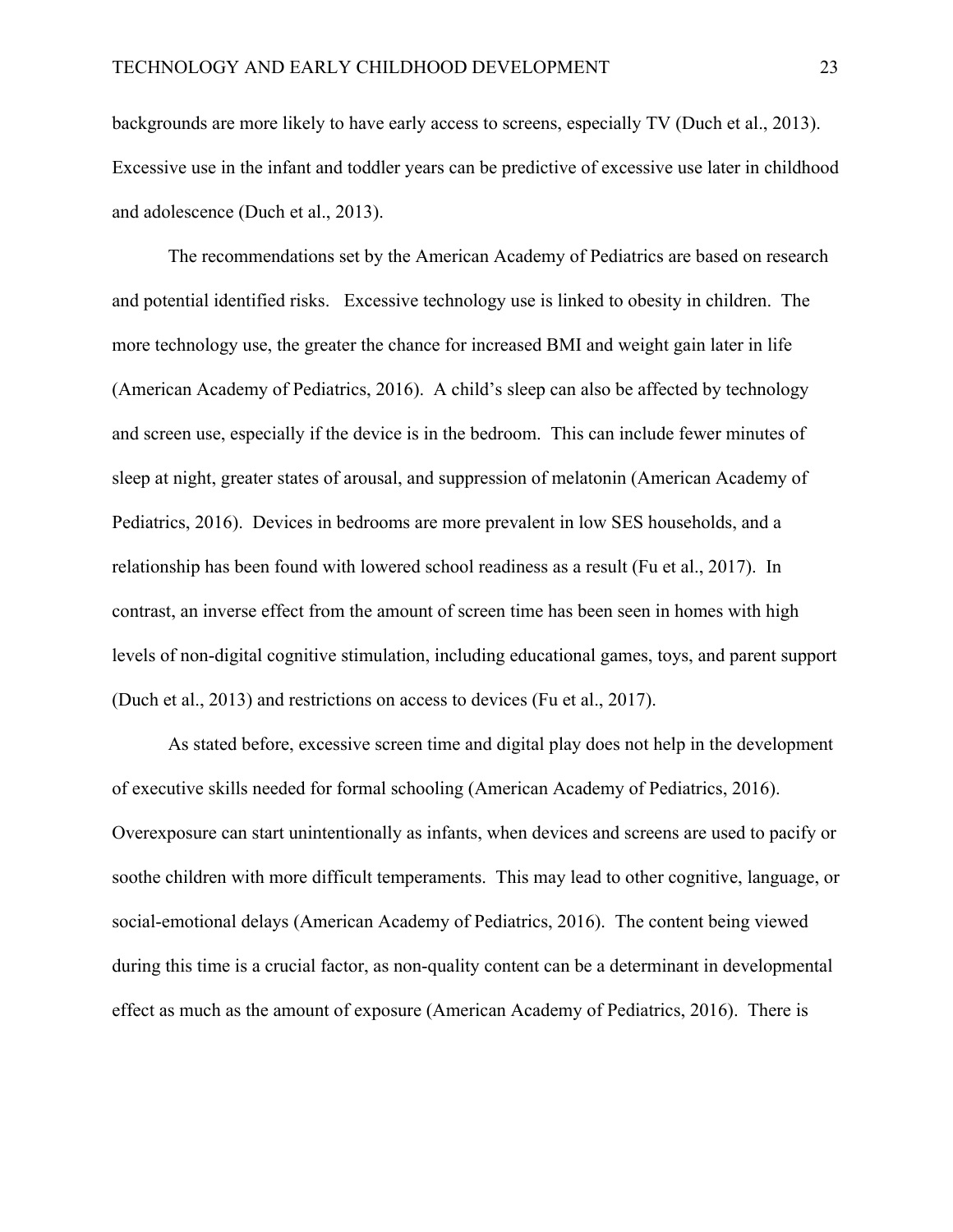evidence to show improvement in behavior when content was changed from violent in nature to educational (American Academy of Pediatrics, 2016).

Other professionals in the field have written guidelines as well. The NAEYC and the Fred Rogers Center for Early Learning and Children's Media have partnered and released a joint position statement regarding early childhood technology use. The statement is based on child development research and can be applicable to ages birth through 8 (Parikh, 2012). A few of the key messages that can be taken from the position statement are that technology can be effective for learning when it is used intentionally and in developmentally appropriate manners (Parikh, 2012). It can be a hands-on way to expand learning, rather than simply a passive experience. The NAEYC and Fred Rogers Center also agree that technology use should be limited for young children, and the content must be carefully selected (Parikh, 2012). When content is selected, considerations for age, sex, self-regulation levels, and physical requirements of a child should be made (Russo-Johnson et al., 2017).

What this research tells us is that children need to be successful in both traditional ways and be in tune with the technologically advancing world- complementing the everyday activities of drawing, playdough, and books (Neumann & Neumann, 2014). Without purposeful thought given to what a child is using technology for, it becomes a mindless activity (Fantozzi et al., 2018). In contrast, Fantozzi et al. gives guidelines for including the most appropriate and meaningful technology into lessons by focusing on "creation, collaboration, and communication" (2018, p. 89).

Creation apps allow students to make their own pictures, photos, videos, or recordings (Fantozzi et al., 2018). Play is purposefully supported and enhanced with these functions.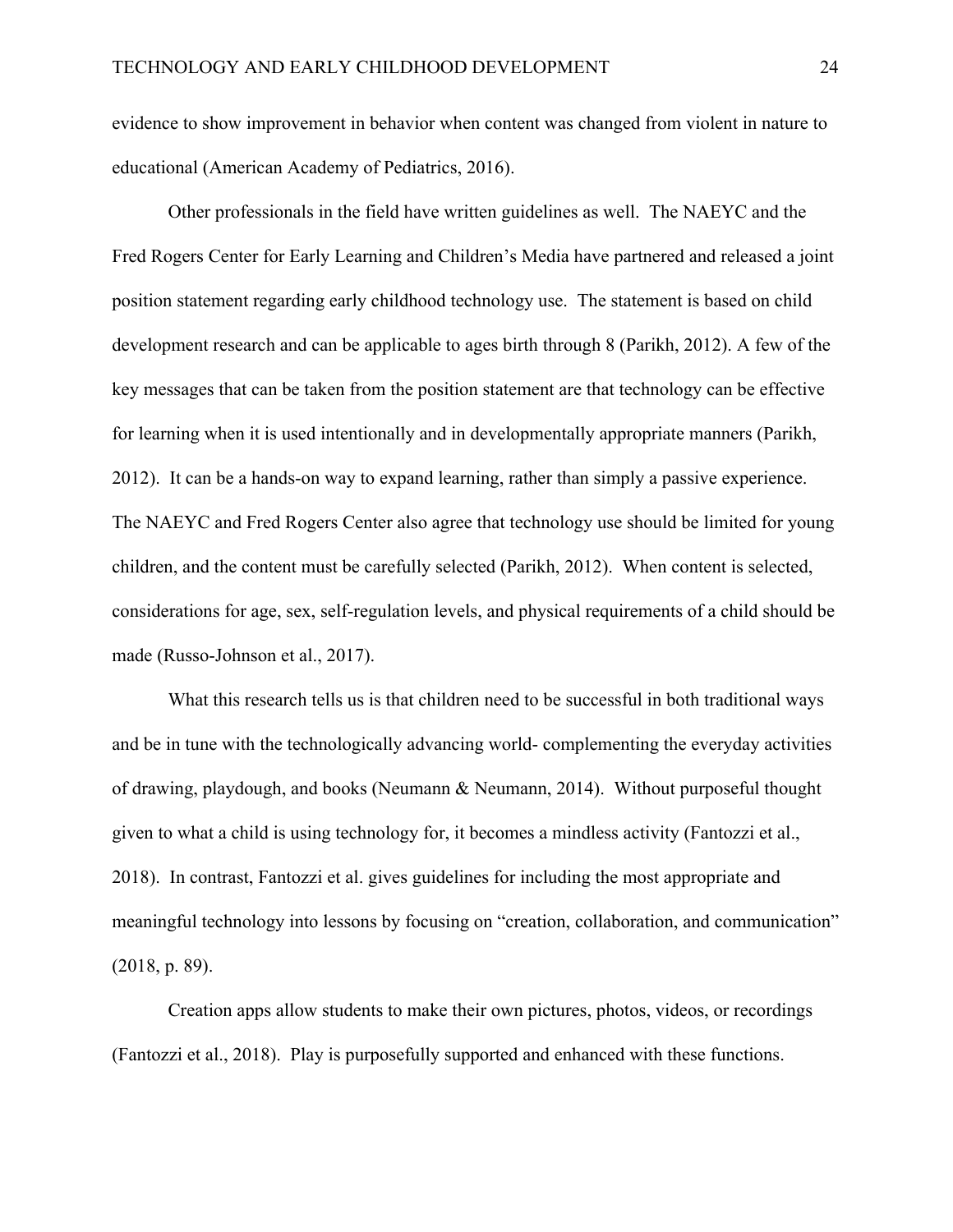Dramatic play is video recorded, literacy is enhanced through voice recordings, or shared experiences are captured in animated e-book apps. Fantozzi et al. also gives the suggestion of creating memory books from pictures taken on field trips (2018). The creation must come from the students though. The children have to use the technology, become familiar and comfortable with it, and have their own ideas captured (Fantozzi et al., 2018).

Children's play is often a social and collaborative experience and using technology can be the same. Fantozzi et al. (2018) gives the examples of children recording a video. The kids must work together to assign roles, decide on the premise or plot of the video, take turns and negotiate on the technology use. Finding ways to purposefully include technology into collaborative opportunities will enhance the play and the relationships the kids are building.

Communication is a major part of technology use for adults and it can be for kids also. The use of video-chat (e.g. Skype, Facetime) is a simple way to have meaningful interactions with young children (American Academy of Pediatrics, 2016). Technology is also a helpful tool for communicating between parents, teachers, and caregivers. Fantozzi et al. (2018) reports using digital portfolios with samples of work, creations, and videos individually saved for each child. The parents can access the portfolio and be better informed about their child's learning. The child can also be the one to share and show-off new things that have been added to the portfolio.

#### **Conclusions**

Technology comes with both benefits and risks associated with early use by children (American Academy of Pediatrics, 2016). The act of passive technology use is to be avoided with young children that are in a constant state of development. Passive viewing occurs when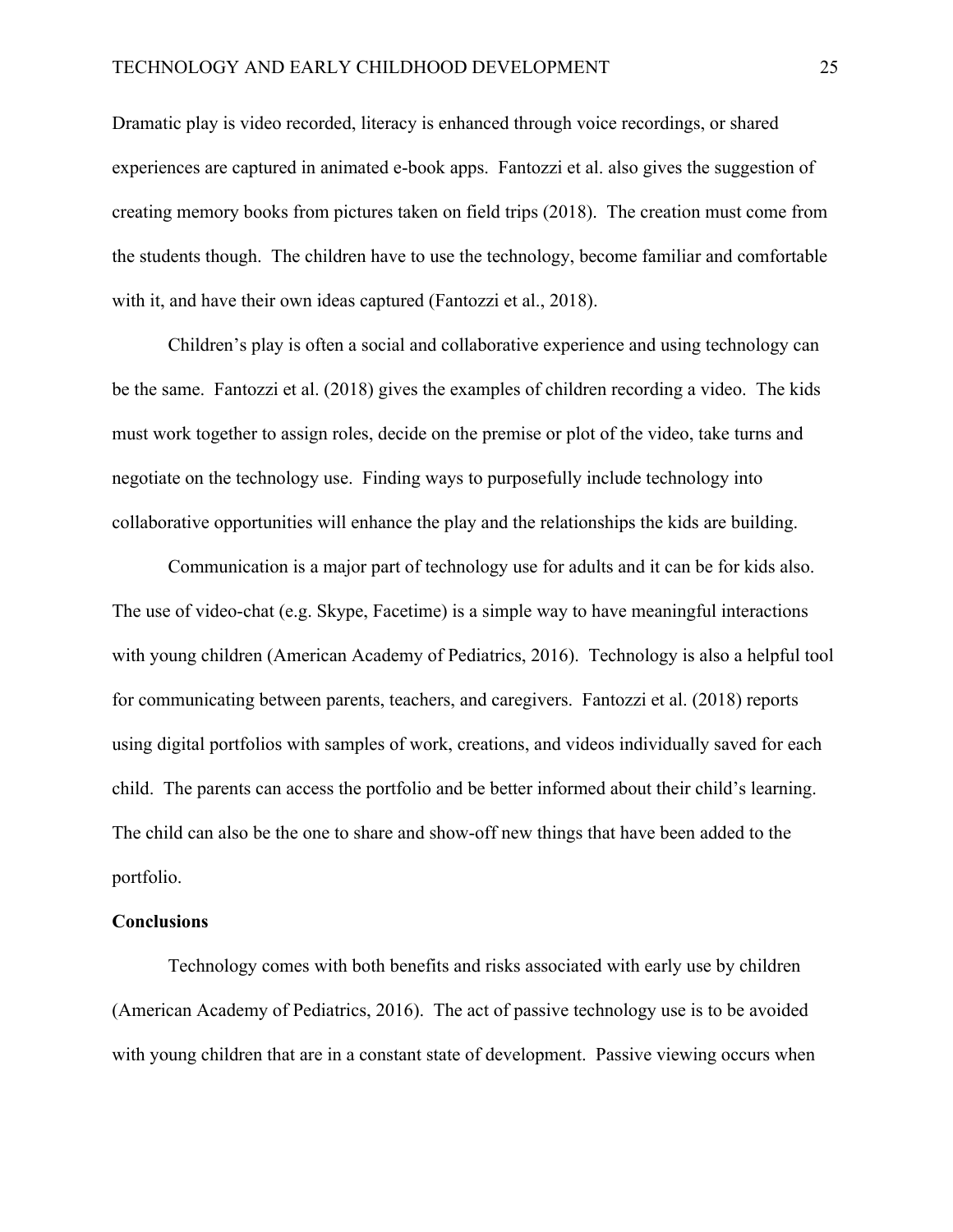watching TV, videos, or programs with no reflection or participation required, and therefore, minimal learning happening (US Department of Education, 2016). All research shows that technology is the most effective on learning when an adult is there to guide and facilitate, not only the use of the device, but also the learning.

Scaffolding is an effective way to ensure children are gaining knowledge and deepening understanding while using technology (McManis & Gunnewig, 2012). Lessons can be enhanced through technology and digital formats so that extraordinary opportunities are being taken advantage of that would not normally be available. The ease of touch screen use by young children make independent use an engaging and motivating factor for students to learn. However, overexposure can happen with real consequences in behavioral, developmental, and cognitive changes (American Academy of Pediatrics, 2016; Yau et al., 2012). Many experts including the American Academy of Pediatrics (2016) give guidelines for effective and healthy technology use by young children. They provide a "Media Use Plan" for families to evaluate their current technology use and ways to make sure technology is positively affecting their family and child's development. The US Department of Education (2016) also highlights that technology use should unite families of young children to engage, communicate, learn and create together.

The content the child is encountering is a crucial component to choosing developmentally appropriate technology media. Violent content can lead to aggressive behavior (Mitrofan et al., 2008), passive content can lead to language delays, "inconsiderate" content can lead to fewer literacy gains, and content that is not developmentally appropriate can lead to frustration (Salmon, 2013). Unfortunately, a majority of commercially available apps are not aligned to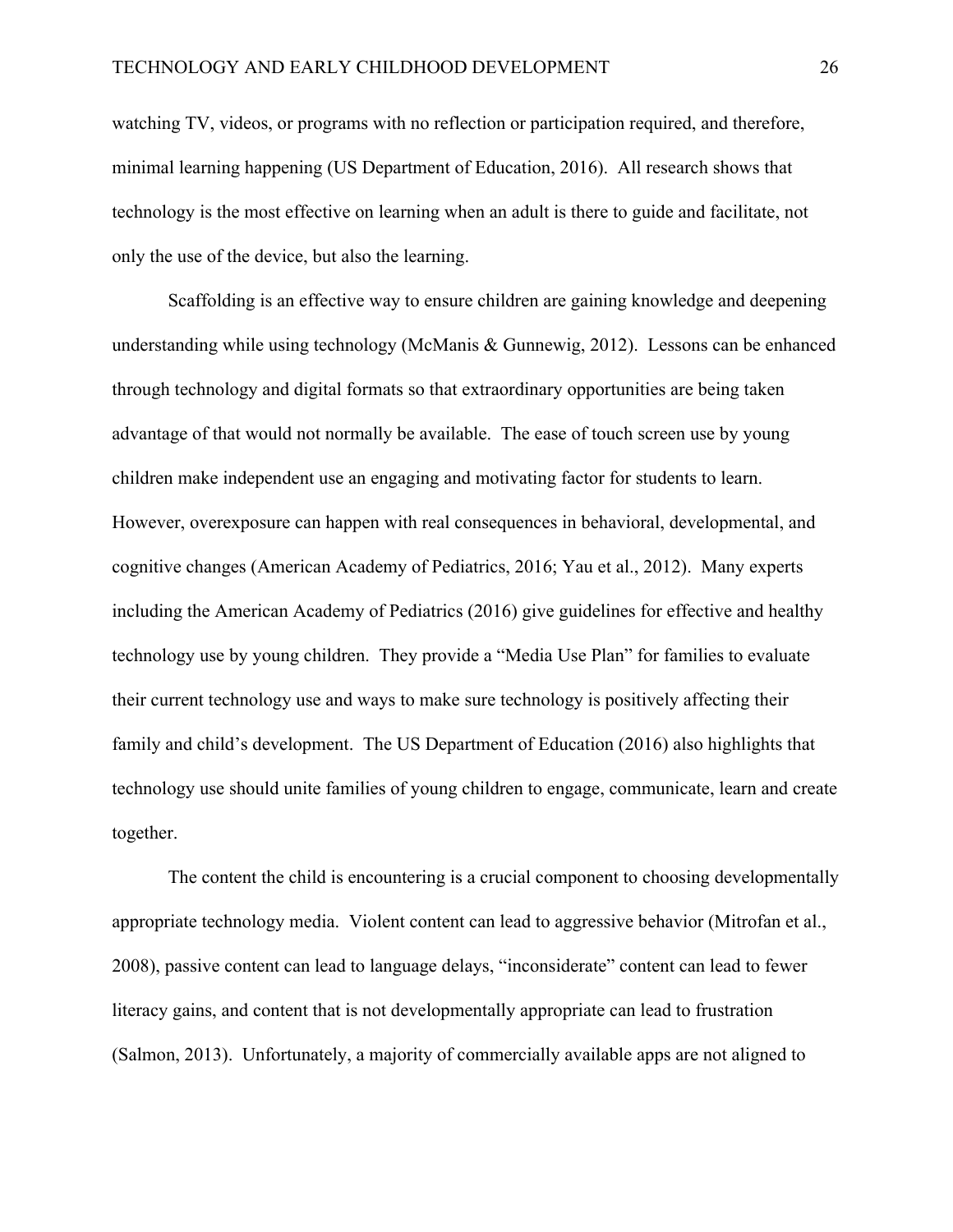educational outcomes by experts (Neumann  $\&$  Neumann, 2014). This reinforces the theory behind the Fred Rogers Center statements that not all screen time is beneficial (Fantozzi et al., 2018). This calls for the industry to step up and create educationally sound programs and apps for young children that are easily accessible (American Academy of Pediatrics, 2016). Also working against the cause is the gap between wealthier and poorer children. Disparities found in a study by Fu et al. (2017) show that there are great gaps in technology exposure and achievement between children of low SES and those of higher SES. In strictly a look at the number of devices placed in young children's bedrooms and the effects on school readiness, low SES children have more access with fewer restrictions placed on them, seamingly causing lower levels of school readiness (Fu et al., 2017). It is proposed that the children of low SES background use the devices in a more passive way and the content is controlled less by parents leading to the suggestion that in this circumstance, technology is actually widening the gap (Fu et al., 2017).

Early childhood educators hold a special role in implementing technology into purposeful learning. It could be a reinforcement to a lesson, a chance to explore during play, or a targeted intervention on specific skills. Technology use can become so intuitive that children view it as another way to play (Geist, 2014). Though technology is a part of our daily lives, teachers still feel unsure or unprepared to effectively use technology in the classroom. McManis & Gunnewig (2012) suggest to start with existing software to see if there are built-in tutorials, sample lessons, or reports that can help guide a teacher in using the software to its fullest. Another way to become more familiar with current trends and ideas for technology in the classroom is to build a learning community (McManis & Gunnewig, 2012). Small groups of educators can get together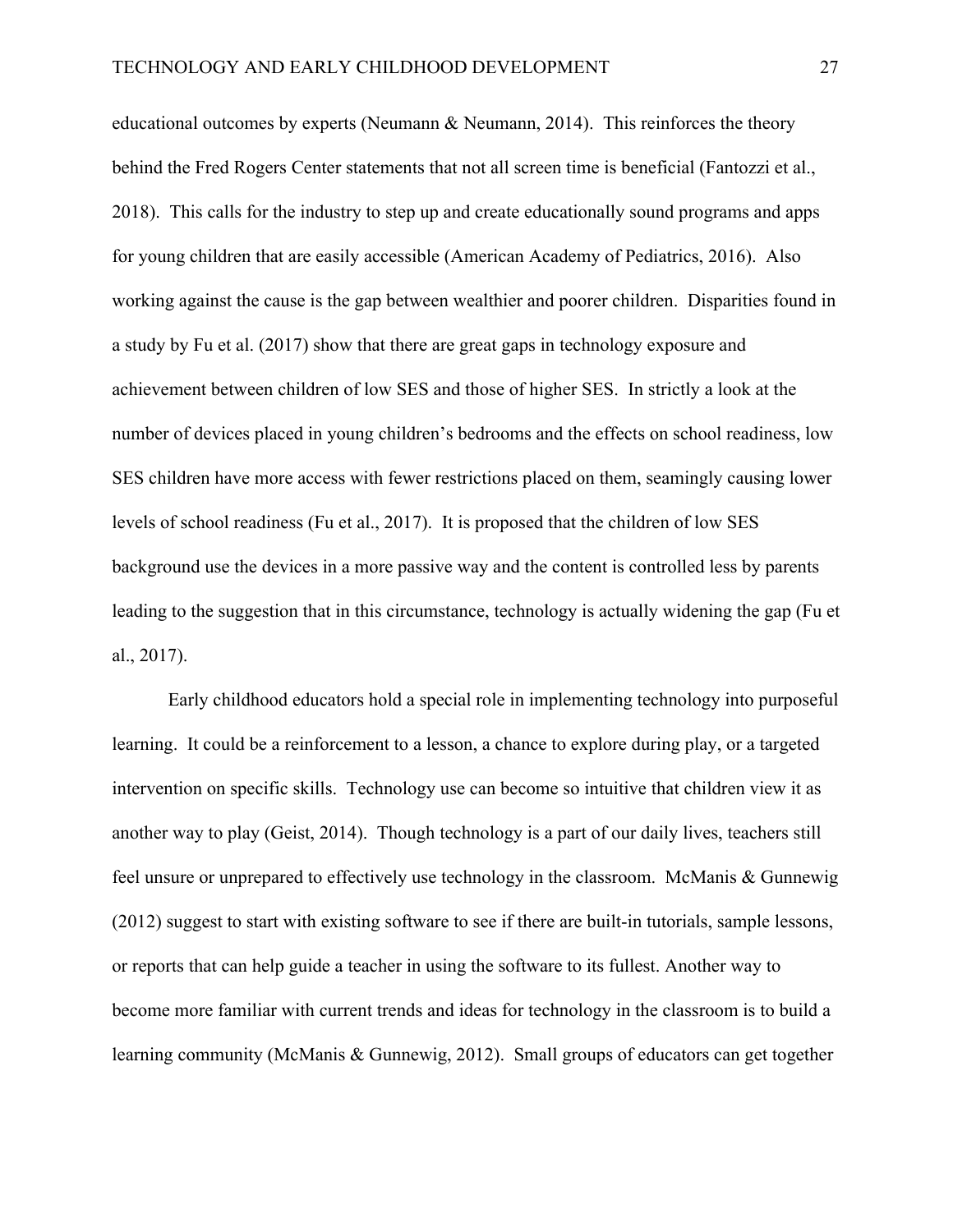to learn from an expert or from each other. Goals for classroom use can be set, curriculum can be developed with technology use embedded, and coaches can assist teachers in implementation (McManis & Gunnewig, 2012). Teachers have become more comfortable with teaching common standards, and teaching technology is no different (Fantozzi et al., 2018). The comfortable use of many forms of technology is a new global requirement and an essential 21st century literacy (Fantozzi et al., 2018). There is already a generation gap in which children can often times do more with technology than an adult (Watt, 2010). Watt (2010) reports that since 2005, there has been a steady trend of more access to technology and the internet with fewer restrictions on children, so some parents and even teachers do not know all of what is possible that children can do online or with a device. Parents and teachers alike must become more informed on the ever changing research associated with early technology use to make the best informed decisions they can for their young children using technology.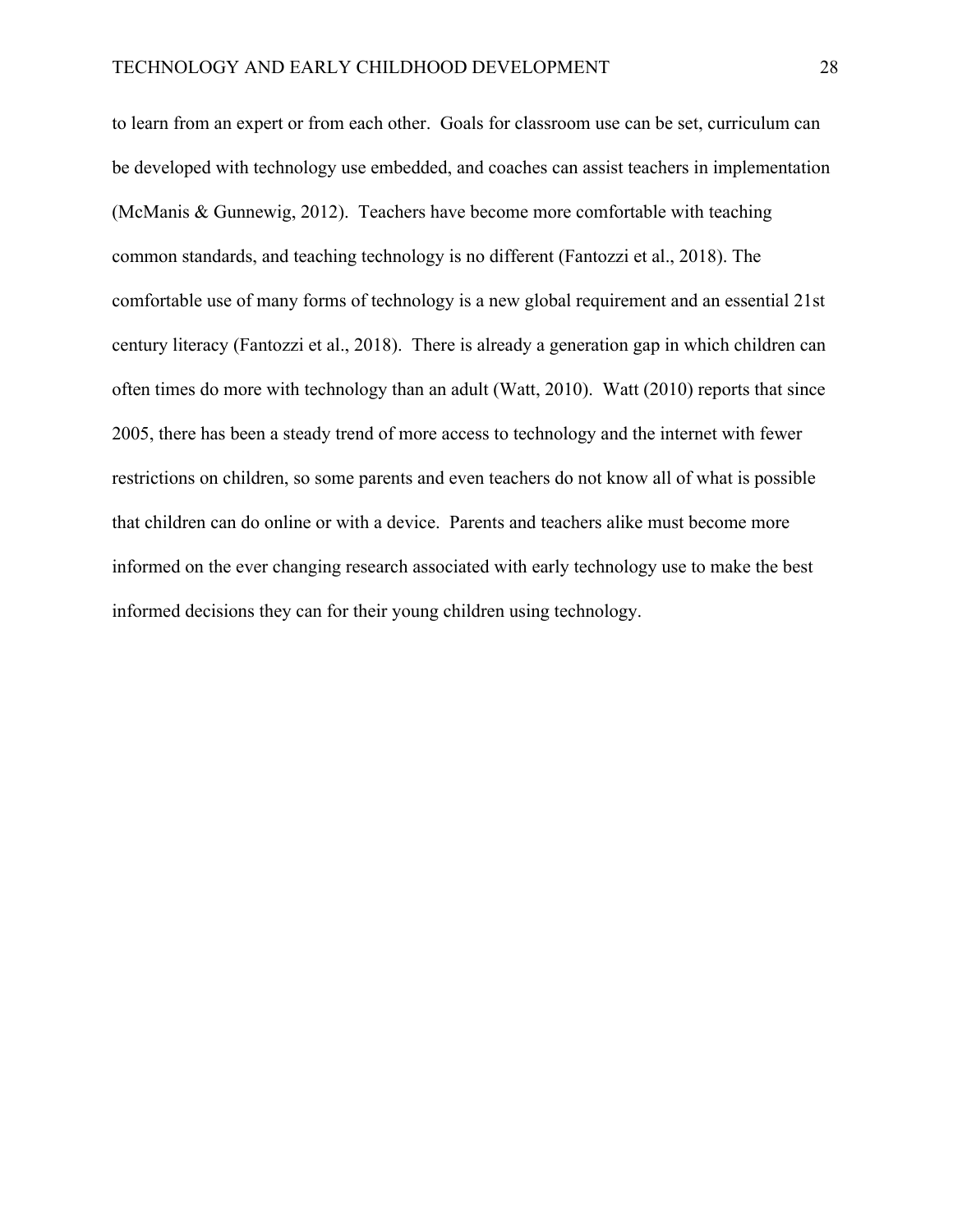#### References

- Allvin, R. E. (2014, Sept). Technology in the early childhood classroom. *Young Children, 69*(4)*,* 62-65, 67.
- American Academy of Pediatrics. (2016, Nov). Media and young minds. *Pediatrics 138*(5), 1-6*.*

Ashbrook, P. (2017, Jan). Integrating digital tools. *Science and Children, 54*(5)*,* 20-21.

- Bedford, R., Saez de Urabain, I., Cheung, C., Karmiloff-Smith, A., & Smith, T. (2016, Aug 2). Toddlers' fine motor milestone achievement is associated with early touchscreen scrolling. *Frontiers in Psychology, 7*(1108)*,* 1-8.
- Donohue, C. & Schomberg, R. (2017, Sept). Technology and interactive media in early childhood programs. *Young Children, 72*(4)*,* 72-78.
- Elkind, D. (2016, March). Touchscreens and young children: Benefits and risks. *Young Children, 71*(1)*,* 90-93.
- Eutsler, L. (2018). Parents' mobile technology adoption influences on elementary children's use. *The International Journal of Information and Learning, 35*(1), 29-42.
- Fantozzi, V. B., Johnson, C. P., & Scherfen, A. (2018, May). Play and technology: An important intersection for developing literacy. *Young Children, 73*(2)*,* 88-93.
- Fu, K., Ho, F. K., Rao, N., Jiang, F., Li, S., Lee, T.,... Ip, P. (2017). Parental restriction reduces the harmful effects of in-bedroom electronic devices. *Archives of Disease in Childhood, 102*(12), 1125-1131.
- Geist, E. (2014, March). Using tablet computers with toddlers and young preschoolers. *Young Children, 69*(1)*,* 58-63.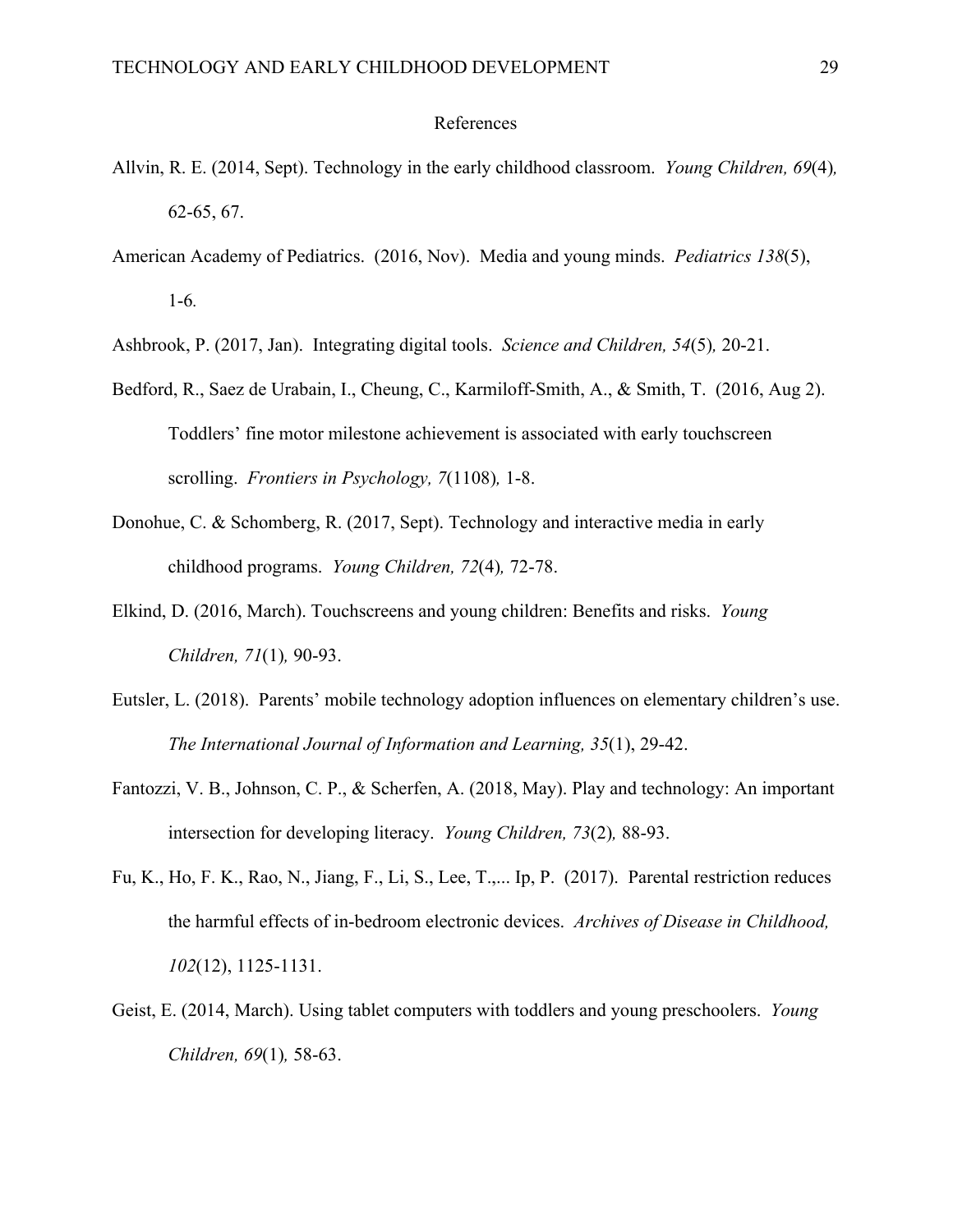- Laidlaw, L. & O'Mara, J. (2015). Rethinking the difference in the iWorld: Possibilities, challenges and 'unexpected consequences' of digital tools in literacy education. *Language and Literacy, 17*(2)*,* 59-74.
- Laidlaw, L., O'Mara, J., & Wong, S. (2019, Aug 5). 'This is your brain on devices': Media accounts of young children's use of digital technologies and implications for parents and teachers. *Contemporary Issues in Early Childhood: OnlineFirst, 1*(1), 1-14. https://doi.org/10.1177/1463949119867400
- Lerner, C. (2015, March). Screen sense: Making smart decisions about media use for young children. *Young Children, 70*(1)*,* 102-103.
- Lin, L., Cherng, R., & Chen, Y. (2017). Effect of touch screen tablet use on fine motor development of young children. *Physical & Occupational Therapy In Pediatrics, 37*(5)*,* 457-467.
- McDaniel, B. T. & Radesky, J. S. (2018). Technoference: Parent distraction with technology and associations with child behavior problems. *Child Development, 89*(1), 100-109.
- McManis, L. & Gunnewig, S. (2012, May). Finding the education in educational technology with early learners. *Young Children, 67*(3)*,* 14-24.
- Mitrofan, O., Paul, M., & Spencer, N. (2008). Is aggression in children with behavioural and emotional difficulties associated with television viewing and video game playing? A systemic review. *Child: Care, Health, and Development 35*(1)*,* 5-15.
- Neumann, M. & Neumann, D. (2014). Touch screen tablets and emergent literacy. *Early Childhood Education Journal, 42*(4)*,* 231-239.

Parikh, M. (2012, May). Technology and young children. *Young Children, 67*(3)*,* 10-11.